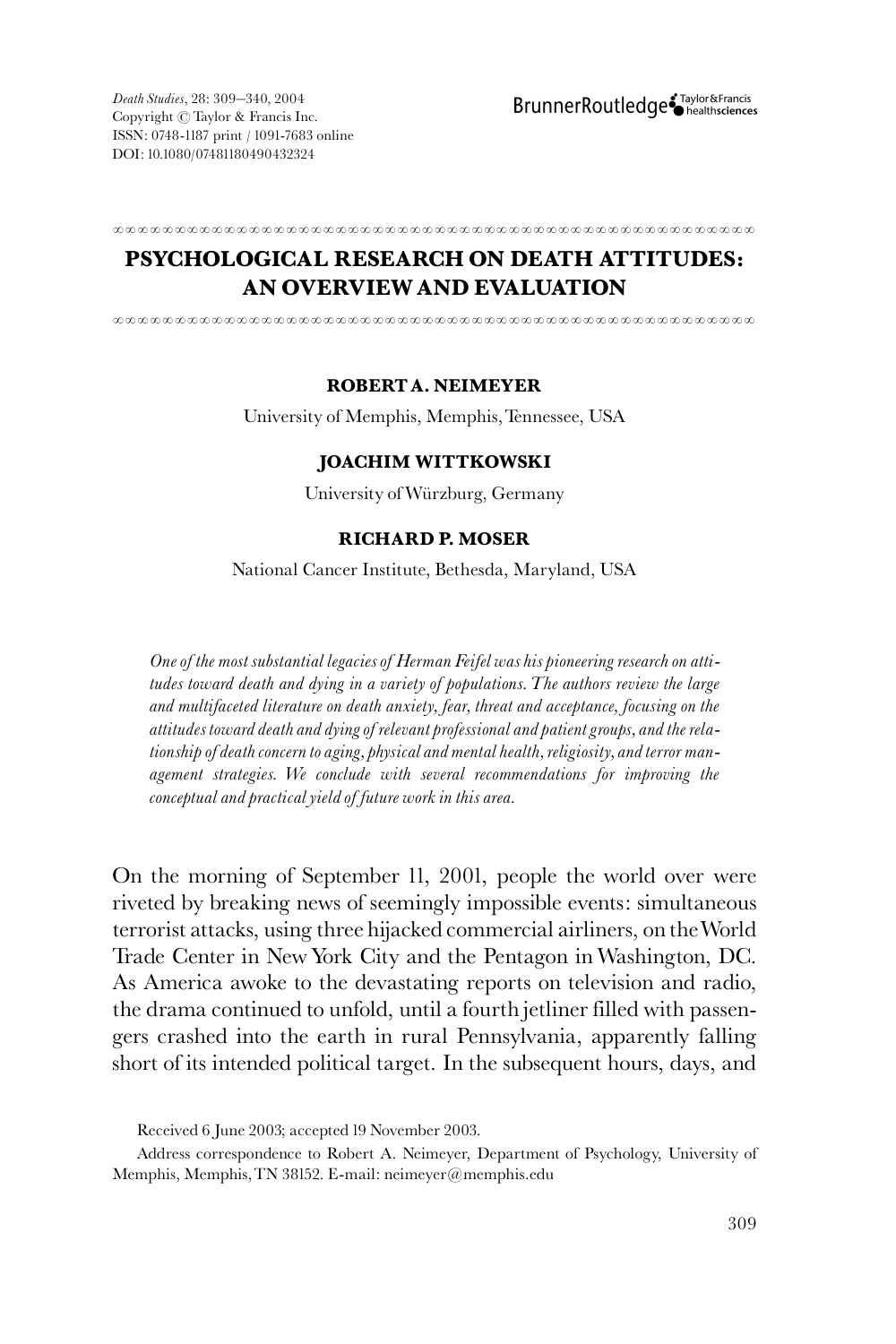weeks, the terrible cost of the terrorist acts continued to mount, with a death toll exceeding 3,000 people, who only hours before the horrific attacks had begun their day's work or travel unaware that it would be their last. Some of the losses touched Americans with particular poignancy, such as the tragic deaths of hundreds of NewYork City firefighters and police officers struggling in and around the damaged towers to evacuate survivors, who themselves were buried in the rubble of the collapsing structures. As the grim day ended, a nation and world community mourned the terrible loss of life.

In the days and weeks that ensued, the overwhelming grief associated with the horrendous exposure to death was supplemented by other unsettling reactions, on both a personal and societal level. Prominent among these was a massive upwelling of death anxiety associated with a keen sense of collective vulnerability that swept the nation, from school children to seasoned business travelers, and from government workers to inhabitants of all major American cities. The outpouring of outrage and anger that often accompanied this response was understandable, as a reaction to the feeling of victimization and the invalidation of an "assumptive world" founded on a naive belief in security, justice, and the essential benevolence of humanity (Janoff-Bulman & Berger, 2000). But other reactions were less obviously explained, if no less widespread. Some of these were apparently benign, such as a massive surge in religiosity and patriotism, as people returned to faith communities in record numbers, and nearly every home, business, and automobile displayed an American flag. Others were more insidious, taking the form of jingoistic expressions on talk show programs, or outbreaks of violence and discrimination against many innocent persons even vaguely construed as of Arabic descent. Alongside these more distressing reactions were others of a more self-enhancing and altruistic kind, as a subgroup of citizens spoke of personal growth precipitated by the tragedy, the need to understand human diversity, and effort to embrace non-violent means of conflict resolution in their personal lives and on a global scale.

In summary, the response to a collective tragedy entailed complex ripple effects at individual and societal levels that continue to be felt in the United States and around the world. In a sense, this article provides a frame of reference for understanding, and even predicting, some of the subtle and profound reactions associated with such "real world" phenomena, by exploring many of the causes, correlates, and consequences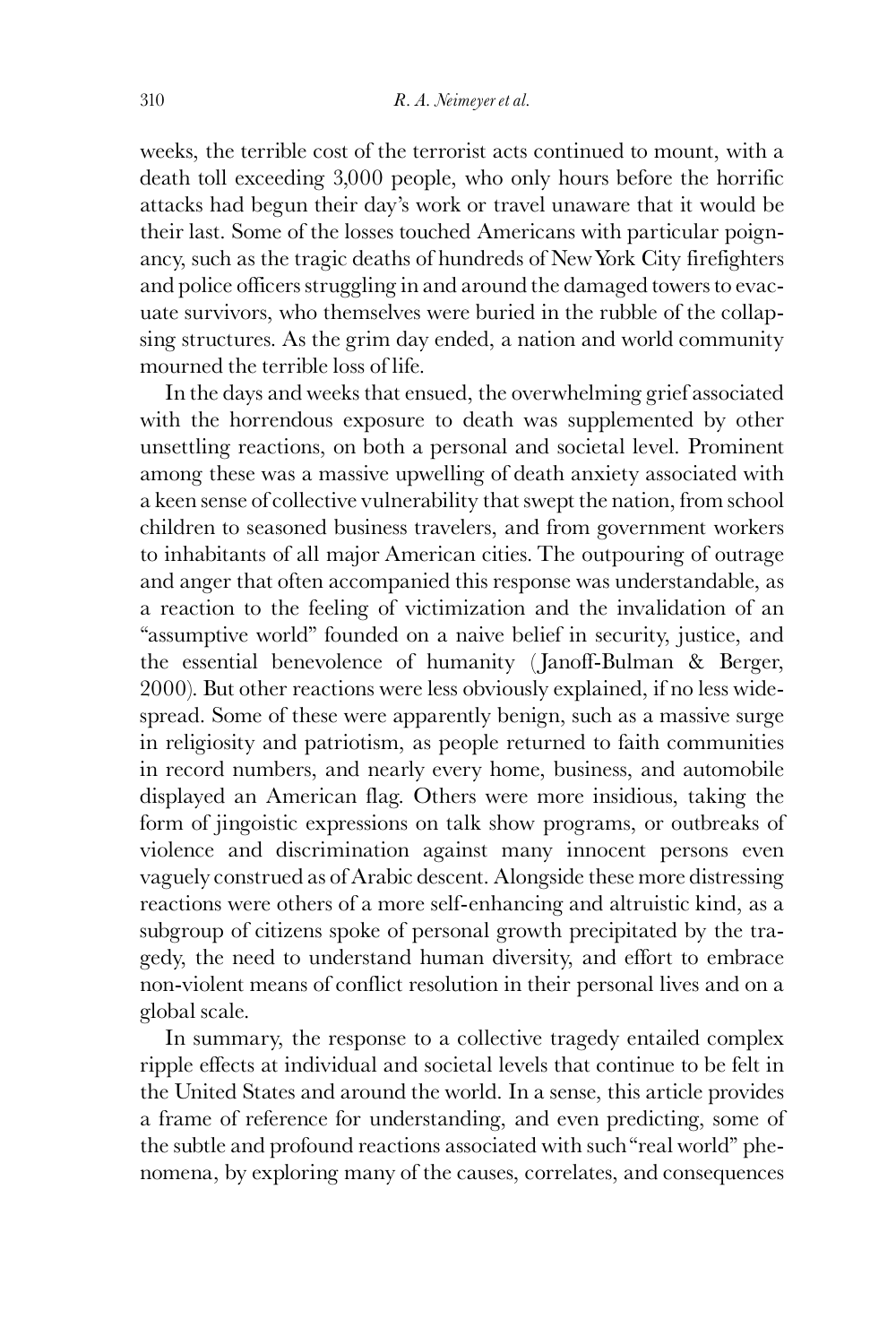of death anxiety. Building on the pioneering research of Herman Feifel (reviewed below) we shall see that human responses to the contemplation of or confrontation with death are remarkably varied, ranging from stark fear and threat to neutral acceptance or approach, and may even influence attitudes in seemingly unrelated areas, such as political conservatism or intolerance of cultural deviants. We will therefore provide a selective review of the burgeoning literature on the relationship between death anxiety and a wide range of variables of interest to the heath and social sciences, including psychological and physical well-being, occupation, age, death salience, and terror management.<sup>1</sup> A companion article reviewing and evaluating methodologies used to assess death attitudes has been published by Neimeyer, Moser andWittkowski (2003).

# An Overview of the Literature

Attitudes toward death became a topic of psychological interest in the late-1950s with Feifel's (1956, 1959) research on geriatric and mentally ill populations, although a handful of pioneering studies appeared before that time. Methodologically, these early studies tended to rely upon projective methods (e.g., the tabulation of death themes in Thematic Apperception Test stories) and simple face valid questionnaires. By the mid-1960s the volume of reports began to increase, coincident with the rising popular interest in the topic of death. But a "publication" explosion'' in this literature did not occur until the mid-1970s, ushered in by the development of the first widely available instruments designed specifically for the direct assessment of death fear (Collett & Lester, 1969; Lester, 1967b), threat (Krieger, Epting, & Leitner, 1974), and anxiety (Templer, 1970).

At the high point of interest in death attitudes in the late 1970s, several review articles appeared to integrate (Erlemeier, 1972; Pollak, 1979), criticize (Simpson, 1980), and give direction (Kastenbaum & Costa, 1977) to the burgeoning literature. The result was a gradual improvement in the scientific quality of the literature in the field (Neimeyer, 1994), yielding a growing body of findings that we will review below. As death anxiety research moved into the 1980s, there was a plateau of interest followed by another surge of growth that continues through the present

<sup>&</sup>lt;sup>1</sup>Portions of this chapter have been adapted and expanded from Neimeyer and Fortner (1997), updating the earlier coverage to provide an orientation to the contemporary literature.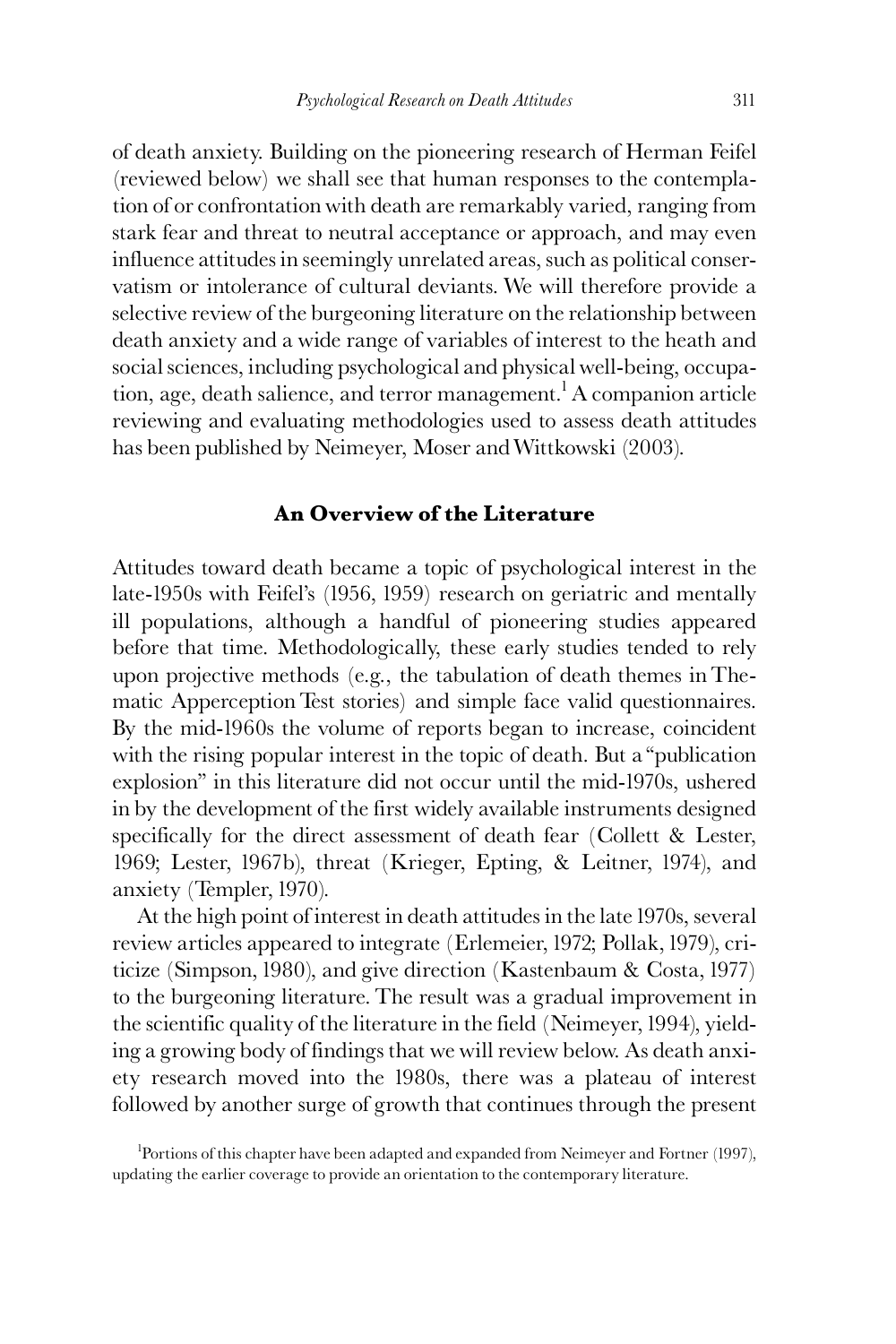day, marked by a gradual expansion of the literature through the growing contributions of researchers in Europe, the Middle East, and Asian countries, extending its original base in North America.

It is difficult to determine any single cause of the second surge of interest in the mid1980s, but scientific factors include continued development and validation of assessment tools for measuring a broader range of death attitudes (see Neimeyer et al., 2003), the expansion of leading international journals, such as Death Studies and Omega, that publish relevant literature, and the emergence of professional organizations such as the Association for Death Education and Counseling (ADEC) that promote the presentation of research on death and loss. At a cultural level, the growing interest in the field could reflect a heightened public awareness of such global threats to survival as nuclear proliferation (Dodds & Lin, 1992; Gerber, 1990; Keefe, 1992), terrorism (Klingman, 2001), and the AIDS pandemic (Bivens, Neimeyer, Kirchberg, & Moore, 1994; Hayslip, Luhr, & Beyerlein, 1991; Hintze, Templer, Cappelletty, & Frederick, 1994), all of which have been studied by death attitude researchers.

## Correlates of Death Anxiety in Adult Life

Research on attitudes toward death has touched on a remarkable range of topics over the last half-century. Here we will consider five substantive areas of research sparked by Feifel's early efforts, namely death attitudes in the elderly, the relationship of death concerns to physical illness, the death anxiety of medical and non-medical caregivers, the relationship between fear of death and psychopathology, and the association between religiosity and apprehension about death.We will also address one final topic-terror management-that has special contemporary relevance. Although a limited empirical literature has evaluated the death attitudes of children, we will confine ourselves principally to the much larger and more systematic literature on adults, making occasional remarks about the more nascent developmental research where relevant.

## Death Anxiety in the Elderly

In keeping with his pioneering predilections, Feifel (1956) was the first psychologist to conduct an empirical study of the death attitudes of older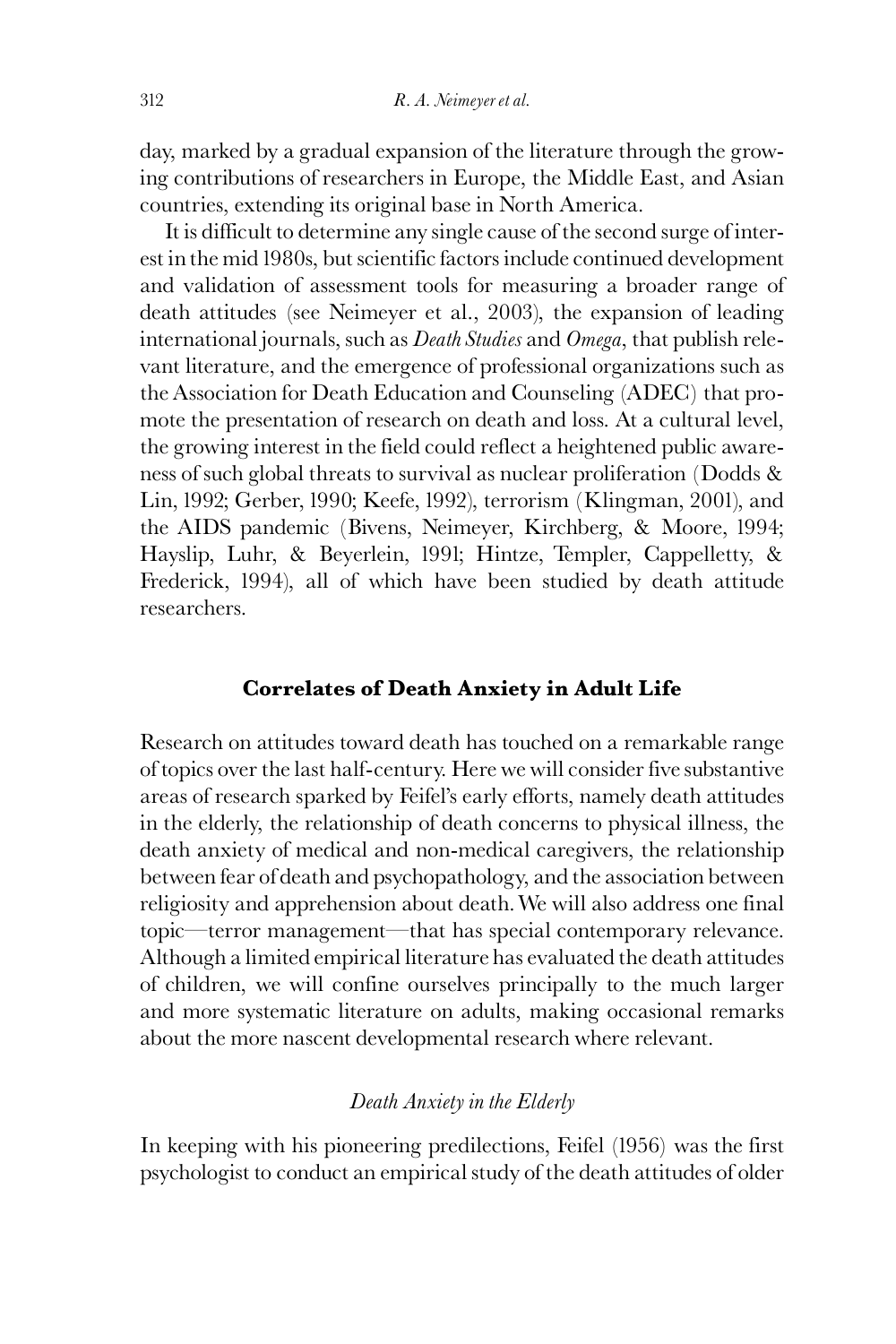persons. Lacking any standardized means of assessing death concern, he devised an ingenious set of interview probes for use with 40 White male American veterans of World War I. He discovered that the group was equally divided between viewing death as "the end" versus a doorway to an afterlife  $(40\%$  in each category), whereas smaller numbers  $(10\%$ each) viewed it mainly as a release from pain or expressed uncertainty about its meaning. When asked how they would prefer to die, respondents were virtually unanimous in preferring to die in their sleep. Most professed thinking of death only "occasionally" (48%) or "rarely" (32%), although they were generally realistic in projecting a short remaining lifespan for themselves. Interestingly, although Feifel did not directly question interviewees about their own death anxiety, participants tended to believe that fear of death peaked in old age when asked to describe when''people in general'' fear death.

In his later studies, Feifel more directly investigated the relation of age to death anxiety at various ''levels'' of awareness. At both ''conscious'' and''fantasy'' levels, older subjects displayed less fear of death than their middle-aged and younger counterparts (Feifel & Branscomb, 1973). An apparently contradictory finding that older persons were more death anxious at ''nonconscious'' levels cannot be considered reliable, given the failure of the study to control for the general slowing of reaction times with age, irrespective of task content. Finally, concerning retrospective reports of changes in death anxiety over the years, subjects in later research tended to report either "no change" (40%) or a decrease in death fear (44%), with only a minority reporting heightened death fears with advancing age (16%; Feifel & Nagy, 1980). However, the results of this research should be qualified by its unusual sample, which comprised a heterogeneous group of "risk-taking" men (drug users, deputy sheriffs, etc.). Nonetheless, the results of Feifel's studies suggests that old age is not necessarily a period of morose preoccupation with personal death; indeed, the elderly may report lower levels of death fear than more youthful cohorts.

The overall picture that emerges from studies by other investigators tends to buttress this conclusion (Neimeyer & Fortner, 1996). Age was not found to be a significant correlate of death anxiety in early investigations (Erlemeier, 1978; Lester, 1967a; Pollak, 1979; Wittkowski, 1978, pp. 74ff.), and this finding may explain why age and death anxiety was not examined thoroughly until relatively recently. At least in the earliest research, investigators tended to ignore the extreme poles of the age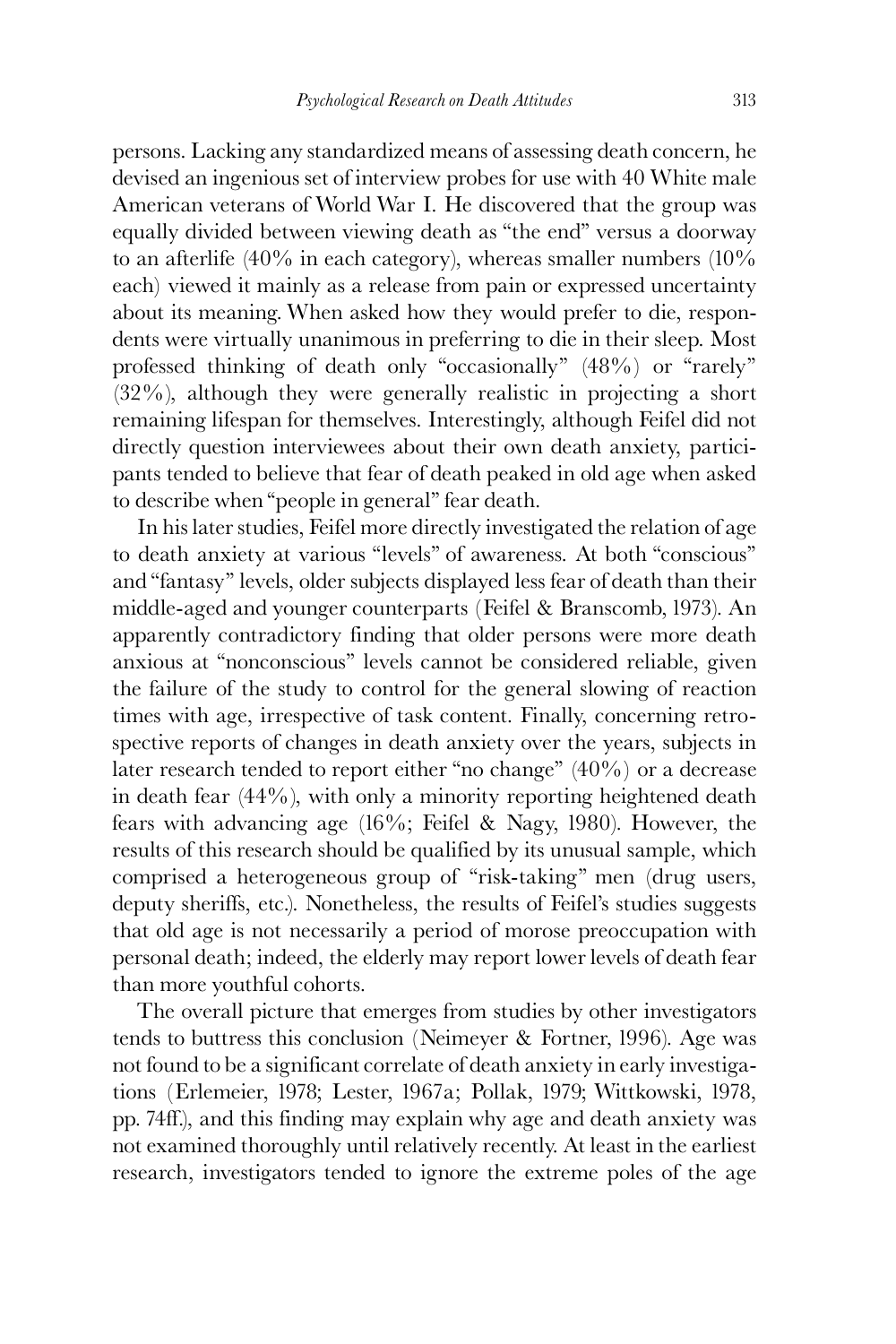continuum, especially the elderly (Lester, 1967a). But as more investigators have turned specific attention to the death attitudes of older persons, evidence has mounted against the intuitive proposition that fear of death increases with age. Indeed, well-designed large scale surveys of ethnically diverse samples have indicated that death anxiety decreases from mid-life to old age (Bengtson, Cuellar, & Ragan,1977; Kalish,1977).This finding has generally been corroborated by more fine-grained research using many of the stronger death attitude measures with diverse samples (Gesser, Wong, & Reker, 1987–1988; Neimeyer, 1985; Robinson & Wood, 1984; Stevens, Cooper, & Thomas,1980;Thorson & Powell,1989).

A recent comprehensive review of death attitudes in older adults points to several well-supported conclusions. Conducting a meta-analysis of all published research on this population, Fortner and Neimeyer (1999) discovered that death anxiety was heightened for older adults who (a) had more physical health problems, (b) reported a history of psychological distress, (c) had weaker religious beliefs, and (d) had lower "ego integrity," life satisfaction, or resilience. Moreover, place of residence also predicted death concerns: those living in institutions (e.g., nursing homes) were generally more fearful of death than those living independently. Finally, those factors that did not predict death anxiety were as interesting as those that did so: In contrast to research with broader samples, gender and age were unrelated to death concern within the group of older adults, suggesting that these demographic factors wane in importance as markers of death anxieties near the end of life (Fortner, Neimeyer, & Rybarczyk, 2000).

Although most researchers have looked for linear trends in the relation between age and death concern, future investigations should consider the possibility of a more complex pattern. Using the Death Attitude Profile (DAP), Gesser et al. (1987–1988) found a curvilinear trend, showing that the elderly exhibited less fear of death/dying than the middle-aged but not the young. Another consideration concerns the multidimensional nature of death anxiety, which suggests that the specific features of death that arouse fearful anticipation may differ for persons of various ages. Thorson and Powell (1994), for example, found that younger subjects feared such things as bodily decomposition, pain, helplessness, and isolation, whereas older subjects were more concerned about loss of control and the existence of an afterlife. On a related point, investigators should be cautious about adopting an implicit ''uniformity myth'' regarding the elderly, as recent evidence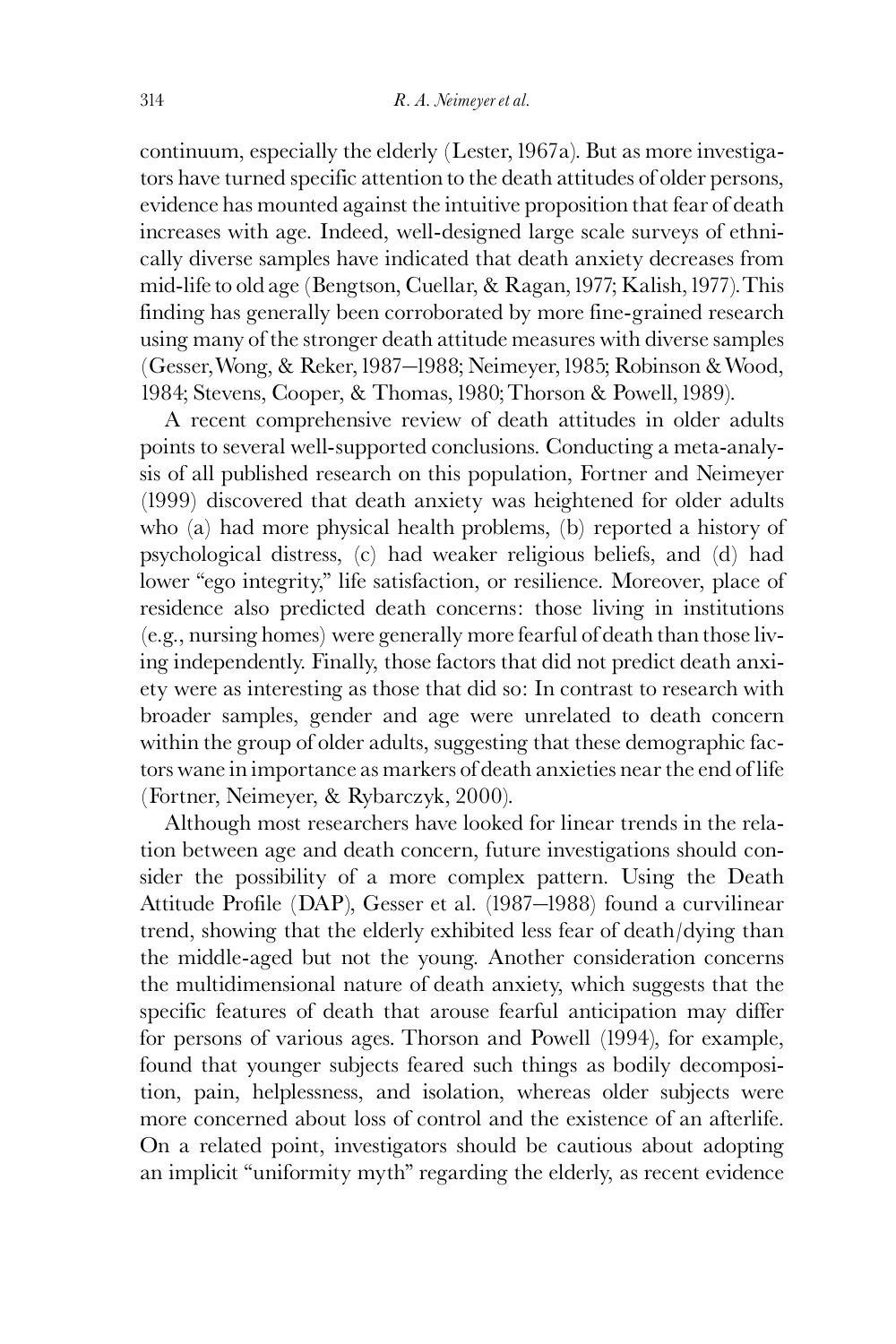suggests that death attitudes in older adults might vary with ethnicity. For example, DePaola, Griffin, Young, and Neimeyer (2003) found that older Caucasian adults displayed greater fears of the dying process, whereas African Americans were more fearful of the unknown, for the status of the body after death, and of being buried alive. This suggests that older adults are themselves considerably diverse in the quality as well as the quantity of their death concerns, a factor that has received too little attention.

Finally, we should be cautious in reaching firm conclusions about the role of age from cross-sectional data.We are hard pressed to draw causal inferences from such designs, and it is likely that if age does exert a causal influence, it does so through moderator or mediator variables that are of more practical and theoretical interest (e.g., coping style, ego integrity, social isolation, context of early socialization). One example of a relevant mediator of death attitudes is one's experience of bereavement, a topic that has received research attention by Florian and Mikulincer (1997). Studying an Israeli sample, these investigators found that those who had experienced important losses early in childhood or adolescence were more fearful of the interpersonal impact of death (e.g., concerns about the loss of social identity and the impact of death on family and friends), whereas the death fears of those who had recent losses concentrated on personal anxieties about annihilation of the body and confrontation with the unknown. Thus, cumulative life experiences may contribute to the evolution of death attitudes across the life span, and, as the years pass, these can have varied and subtle impact. Kastenbaum (2000) aptly has pointed out that elderly people differ from young people in many ways, only one of which is the time they have spent in living here on earth. Additionally, age itself may introduce some selection processes (e.g., by winnowing out risk-takers or the physically ill), which may restrict the range of subjects available for study in old age, thereby complicating comparisons with younger samples.

## Health Status

Beginning in the late 1960s, Feifel and his colleagues published a series of studies exploring death attitudes in terminally ill, seriously ill, chronically ill, physically disabled, mentally ill, and healthy adults. Two of these studies (Feifel, Freilich, & Herman, 1973; Feifel & Herman, 1973)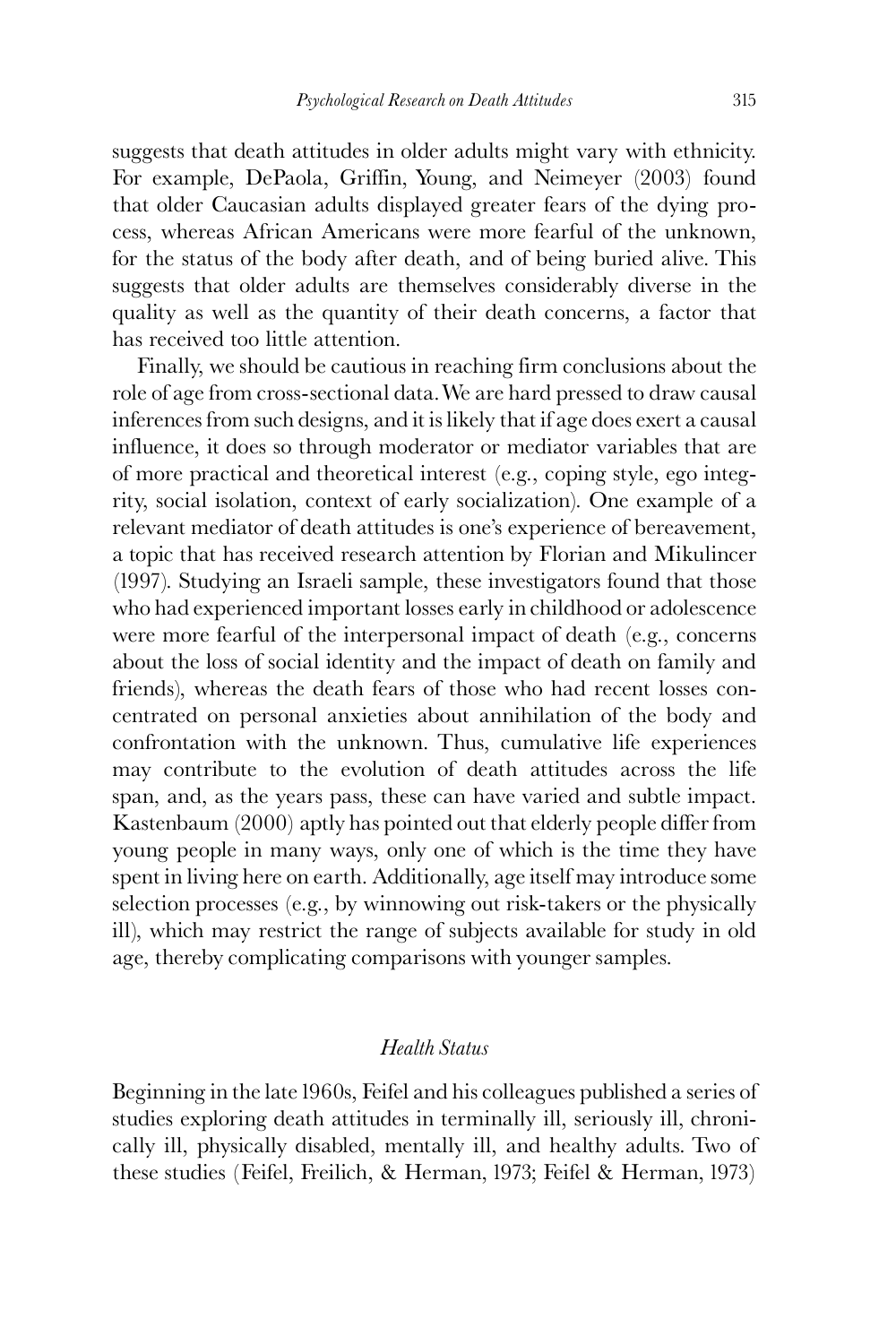included illness as a variable in relation to death anxiety. Using the multi-level approach, Feifel et al. (1973) found that although the terminally ill reported thinking of death more frequently than healthy controls, they were no more likely to disclose conscious expressions of death concern than were their well counterparts. Nonetheless, terminally ill patients were likely to have a ''significantly more religious outlook ... concerning personal fate after death" (p. 163), a trend that has also been reported in some subsequent investigations (see below).

At putatively''nonconscious'' levels, terminally ill subjects in the Feifel et al. (1973) study showed greater response latencies in the ColorWord Interference Test, although it is dubious whether this finding reflected greater death anxiety, given the apparent failure to control for general slowing of reaction times to control words in this seriously ill sample. Within the terminally ill patients, no significant differences were detected at any level of measurement between heart and cancer patients. Thus, Feifel's own research failed to indicate reliable differences in fear of death as a function of medical status, the intuitive plausibility of such a link notwithstanding.

Subsequent investigations of health in relation to death anxiety have begun to clarify the conflicting findings reflected in the early literature (Pollak, 1979). Although some studies have found no direct relationship between levels of physical well-being and death threat or anxiety (Baum, 1983; Baum & Boxley, 1984; Robinson & Wood, 1984; Templer, 1971;Wagner & Lorion, 1984), others point to higher levels of death concern among the infirm elderly (Fortner & Neimeyer, 1999; Tate, 1982), people with diminished functional ability (Mullins & Lopez, 1982), smokers (Kureshi & Husain, 1981), and the severely ill (Viney, 1984) relative to comparison groups. It is probable that much of the ambiguity in these results derives from the failure of investigators to measure relevant moderator variables that interact with health status to determine personal fear of death. A study by Ho and Shiu (1995) illustrates this point. Investigating the death attitudes and coping styles of Chinese cancer patients, they found that, as a group, cancer patients' mean scores on the Death Anxiety Scale (DAS) could not be distinguished from those of a comparison group of patients with hand injuries. However, the cancer patients showed much greater variability in death anxiety, with more of them falling into both high and low ranges of the DAS than control subjects. Interestingly, the high-anxiety cancer group was distinguished from the hand-injured group by their reliance on ''immature''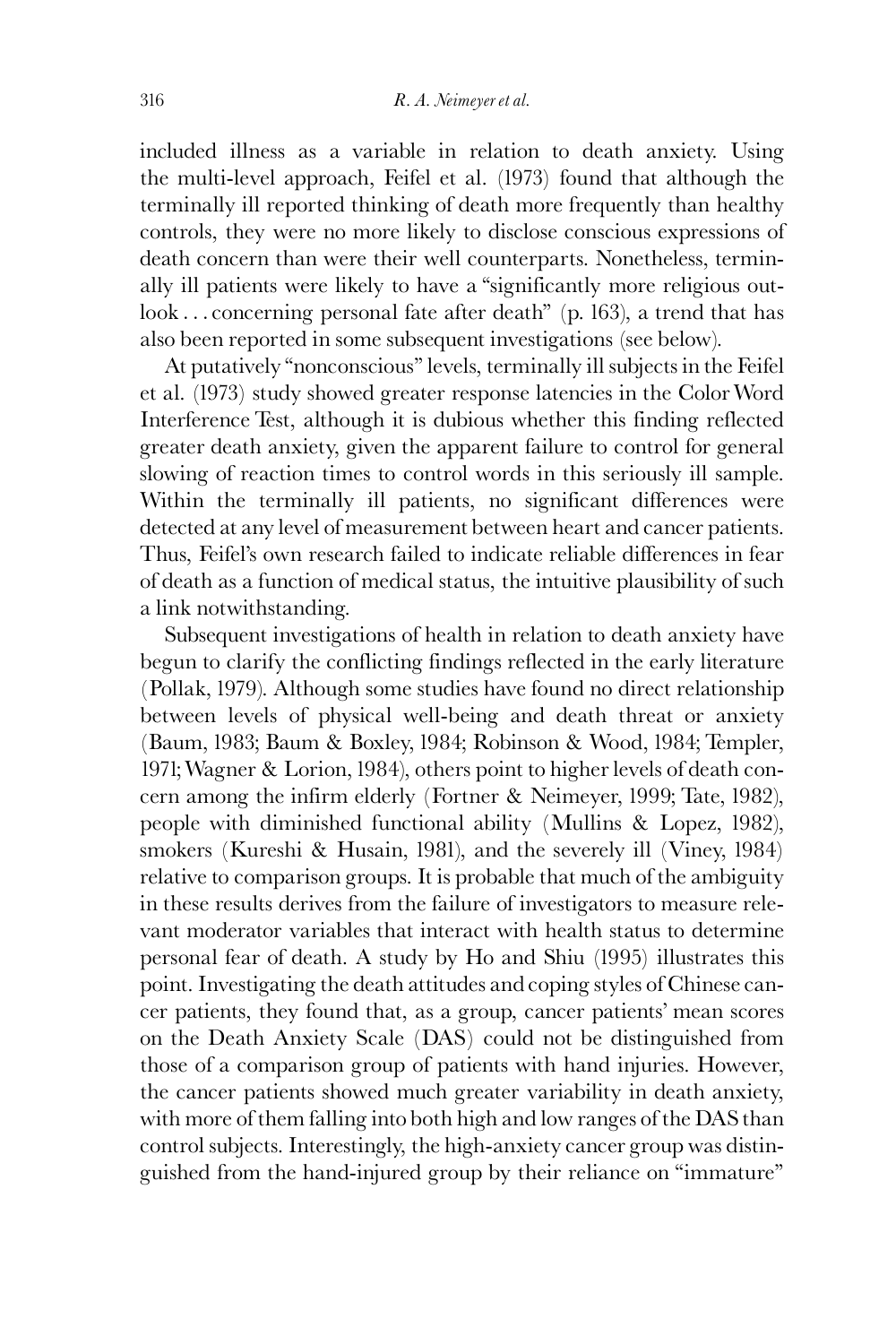coping strategies, such as autistic fantasy and passive aggression. The authors interpreted this finding as reflecting the cultural norm among Chinese to express heightened anxieties and anger only indirectly, but it is equally possible that inadequate coping may itself contribute to heightened death concern.

Investigations of death anxiety related to the AIDS pandemic also tend to measure moderator variables that can explain relationships observed between fear of death and physical threats to well-being. Catania, Turner, Choi, and Coates (1992) found that gay men with HIV infection reported greater death anxiety if they also experienced less family support. Likewise, Hintze et al. (1994) found that death anxiety in HIV-infected men was associated with greater deterioration and with awareness of the AIDS diagnosis by family members, perhaps leading to scapegoating or rejection. Finally, Bivens et al. (1995) found that  $HIV +$ gay and bisexual men were more afraid of premature death than their noninfected counterparts. Interestingly, however, the  $HIV+$  men also tended to report higher degrees of intrinsic religiosity, which was associated with less overall death threat, and fewer specific fears regarding an afterlife.The heightened religiosity in this vulnerable group raises the possibility that the threat of death can trigger a deepening of spirituality, in keeping with a growing body of research on the ''posttraumatic growth'' that often follows in the wake of great adversity (Tedeschi, Park, & Calhoun, 1998). This quest for meaning, in turn, can help alleviate death anxiety, as explored in the section on religiosity. In combination, these more complex studies suggest that although illness alone may arouse death concerns in some people, the degree of death anxiety triggered by deteriorating health is a function of both interpersonal factors (e.g., social support) and personal resources (e.g., coping styles and religious beliefs), rather than illness per se.

Finally, it is worth closing with a methodological caution for those researchers considering doing research on health status and death anxiety. If physical health does not vary sufficiently within a given sample, statistical validity is jeopardized, as any relationship will be suppressed by the uniformity of health. Myska and Pasewark (1978) exemplify appropriate restraint in not analyzing state of health data given that only one person in each of their groups of institutionalized elderly acknowledged being in poor health.Whenever investigators focus on a single group design (whether ill or healthy), it is incumbent on them to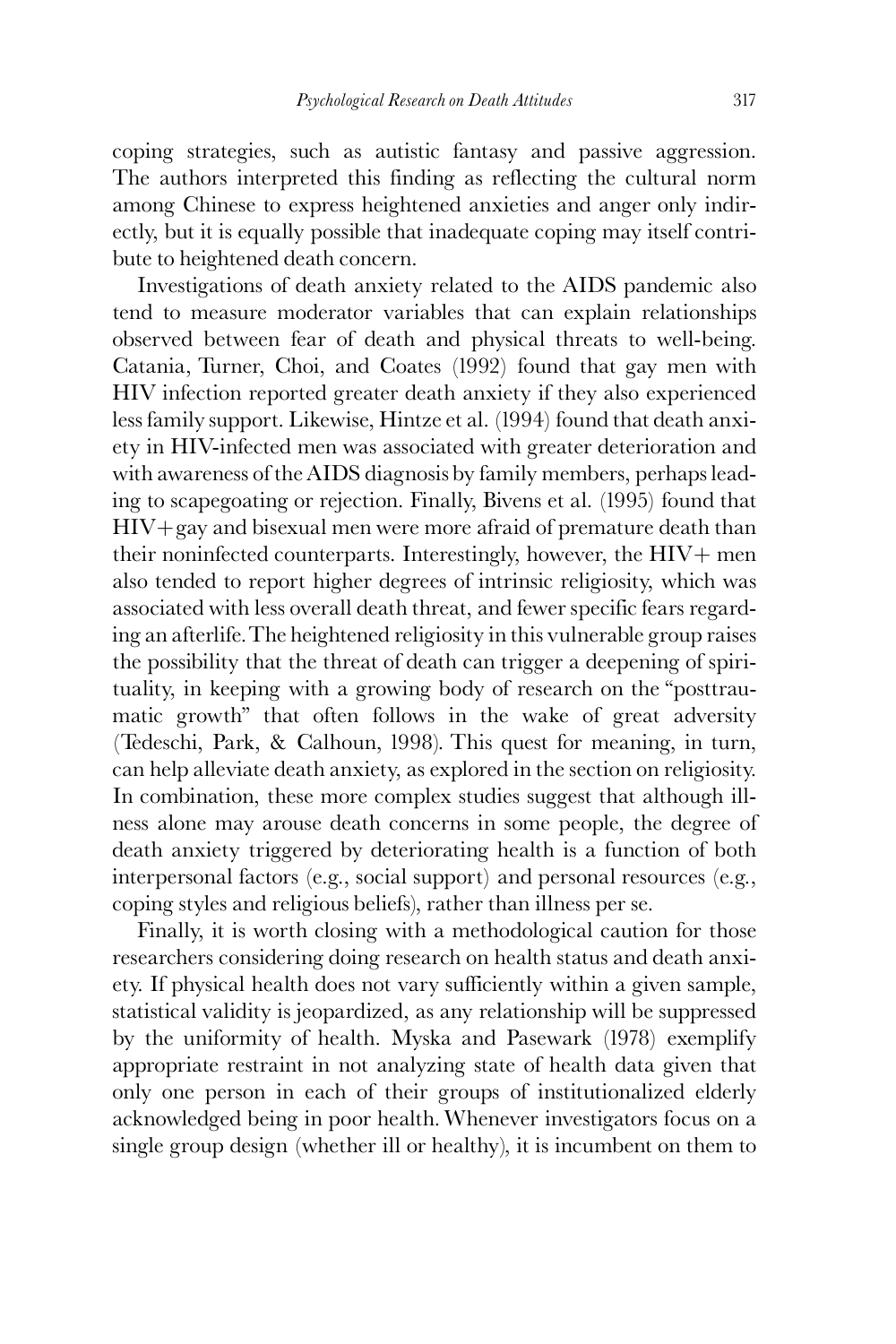demonstrate adequate variability in health to make a comparison with death attitudes statistically meaningful.

#### Death Anxiety among Professional and Nonprofessional Caregivers

Early in his career, Feifel experienced repeated rebuffs by powerful physicians who blocked his access to patients whose death attitudes he wanted to study. Although their objections to his research protocol were commonly phrased in terms of concerns about distressing patients, Feifel was struck by the unwillingness of these same doctors to revise their opinions in light of evidence to the contrary. Perhaps partly as a response to this state of affairs, he developed the hypothesis that the physicians who opposed his research were acting more on the basis of their own exaggerated fears of death than out of concern for patient welfare (Feifel, 1965). This ultimately led him to conduct pilot research on a group of 40 physicians, finding that although they thought less frequently about death, they had greater death anxiety than patients and other nonprofessional controls. As a result of these personal experiences and pilot data, he put forward the provocative hypothesis that ''the reason certain physicians enter medicine is to govern their own aboveaverage fears concerning death" (Feifel, 1965, pp. 633-634). He soon extended this speculation to argue that the commonly encountered physician reluctance to inform patients of their impending deaths derived from anxieties in physicians about their own mortality, even though most patients preferred to be informed of the gravity of their condition (Feifel, 1969).

A good deal of subsequent research has been stimulated by Feifel's conjecture, focusing on the distinctive death attitudes of both medical and non-medical caregivers. Some of these studies have supported Feifel's pilot research on physicians. For example, Neimeyer and Dingemans (1980) administered the Collett-Lester Fear of Death Scale, theThreat Index, the Lester Fear of Death Scale, and theTempler Death Anxiety Scale to suicide and crisis intervention workers and controls, finding that crisis intervention workers reported consistently greater threat and apprehension about their own death and dying. Similarly, DePaola, Neimeyer, Lupfer, and Fiedler (1992) found that nursing home staff had greater concern than controls on the Fear of the Unknown factor of the Multidimensional Fear of Death Scale. However, attempts to replicate these findings using other instruments and samples have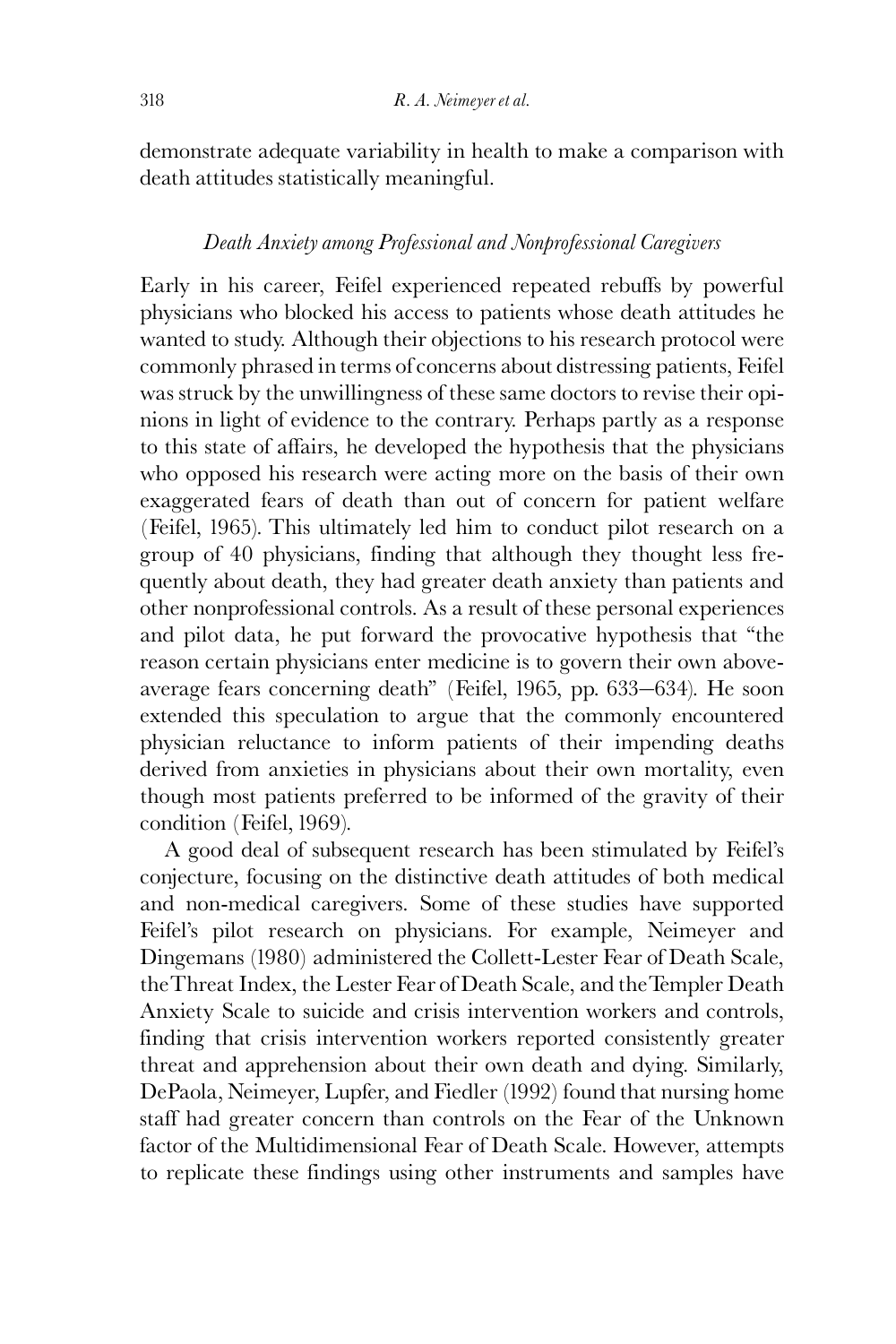proven unsuccessful (DePaola et al.,1992; Neimeyer & Neimeyer,1984). For the most part, subsequent research has also failed to confirm the assertion that medical caregivers demonstrate greater levels of death anxiety than comparison groups.2 In particular, differences in death anxiety have not been found between medical students and comparable social science students (Howells & Field, 1982), or between allied health professionals in death education courses and their classmates (Neimeyer, Bagley, & Moore, 1986). In fact, research on gay and bisexual men providing support to persons with AIDS indicates that they actually report lower degrees of death threat than gay men uninvolved in such activities (Bivens et al., 1994).

Apart from the question of whether the average helping professional experiences unusually high levels of death anxiety is the question of how variation in death anxiety among caregivers predicts, and possibly affects, their attitudes and work performance. For example,Vickio and Cavanaugh (1985) found that nursing home employees with higher levels of death concern tended to have more negative views toward elderly persons and aging and were less willing to talk about death and dying. This finding has been replicated by Eakes (1985) and DePaola, Neimeyer, and Ross (1994). The latter study was useful in further specifying which facets of death anxiety were linked to devaluation of the elderly, namely those factors concerning fear of the unknown, fear of consciousness when dead, and fear for the body after death rather than global fear of death per se. Among physicians, higher death anxiety has been associated with more negative attitudes regarding dying patients and more difficulty disclosing a terminal prognosis to a patient (Cochrane, Levy, Fryer, & Oglesby, 1990; Kvale, Berg, Groff, & Lange, 1999).

Perhaps even more disturbing than the implication that death anxious caregivers may devalue those who are close to dying are data suggesting that fear of death is associated with very conservative medical decision making. For example, Schulz and Aderman (1979) discovered that dying patients of physicians having greater death anxiety were in the hospital for significantly more time than the patients of physicians with low death anxiety, implying that those physicians with higher

 $2$ Other studies have also found no difference between physicians from different specialties oncology, internal medicine, surgery, psychiatry, and pediatrics-In regards to level of death fear (Cochrane, Levy, Fryer, & Oglesby, 1990; Hamama-Raz, Solomon, & Ohry, 2000).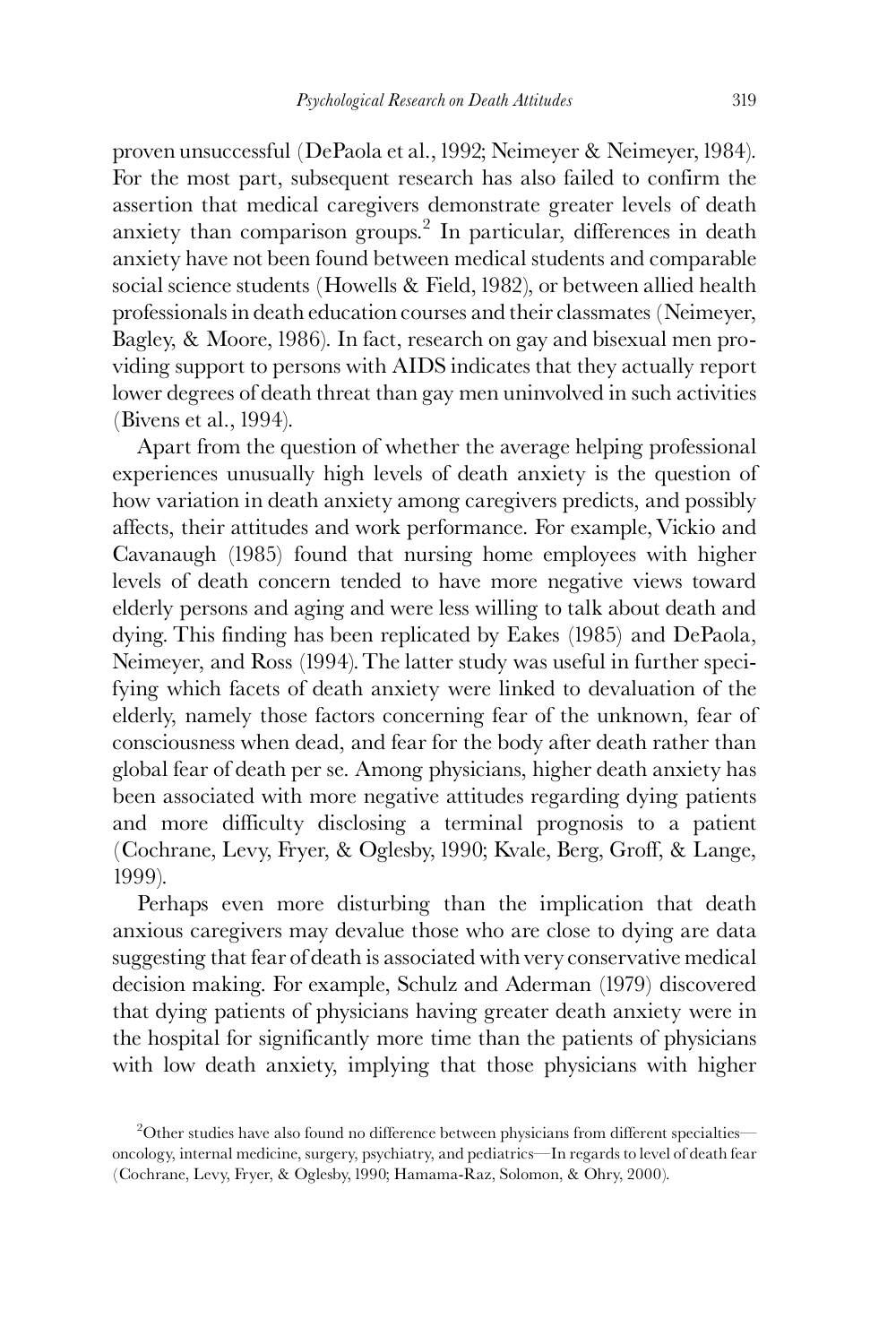death anxiety were more likely to perform heroic treatment to prolong the lives of terminal patients during their final days in the hospital. And in line with Feifel's argument about why patients are not informed about the seriousness of their conditions, Eggerman and Dustin (1985) found that doctors who are highly distressed by the possibility of their own death reported considering more factors before informing terminal patients of their prognosis.

Research on counselors underscores concerns about how personal death attitudes can shape response to patients, for better or worse. An initial study by Kirchberg and Neimeyer (1991) demonstrated that beginning counselors ranked client situations involving death and loss (e.g., bereavement, life-threatening illness, suicide risk) as significantly more uncomfortable to confront than other crises ranging from sexual assault to substance abuse. Replicating this finding in a second sample of counselors viewing videotapes of initial client presentations, Kirchberg, Neimeyer, and James (1998) further reported that such distress was higher for counselors with greater personal fear of death. Moreover, those counselors with greater degrees of ''fatalism'' regarding death as assessed by the Threat Index responded with less empathy to the client scenarios, suggesting that these attitudinal vulnerabilities found expression in counseling behavior. In contrast to these beginning counselors, those with many years of experience in counseling the dying and bereaved rated such situations as quite comfortable, and responded more empathically to these situations than to those involving less ''life and death'' issues (Terry, Bivens, & Neimeyer, 1995). This finding is further supported by evidence that crisis counselors with higher levels of death acceptance respond more appropriately to client situations involving the risk of suicide (Neimeyer, Fortner, & Melby, 2001). Whether as a function of self-selection or training and experience, or both, it is encouraging that some caregivers are able to meet the challenges posed by working with death and dying in a way that mitigates their personal threat and protective distancing from those they serve.

In summary, although broad group differences between caregivers and controls are not profound, the implications of elevated levels of death anxiety in some medical staff and psychosocial caregivers may be. Research in this area might well be extended to examine how death attitudes, and consequently professional responsiveness, might be improved through specialized training.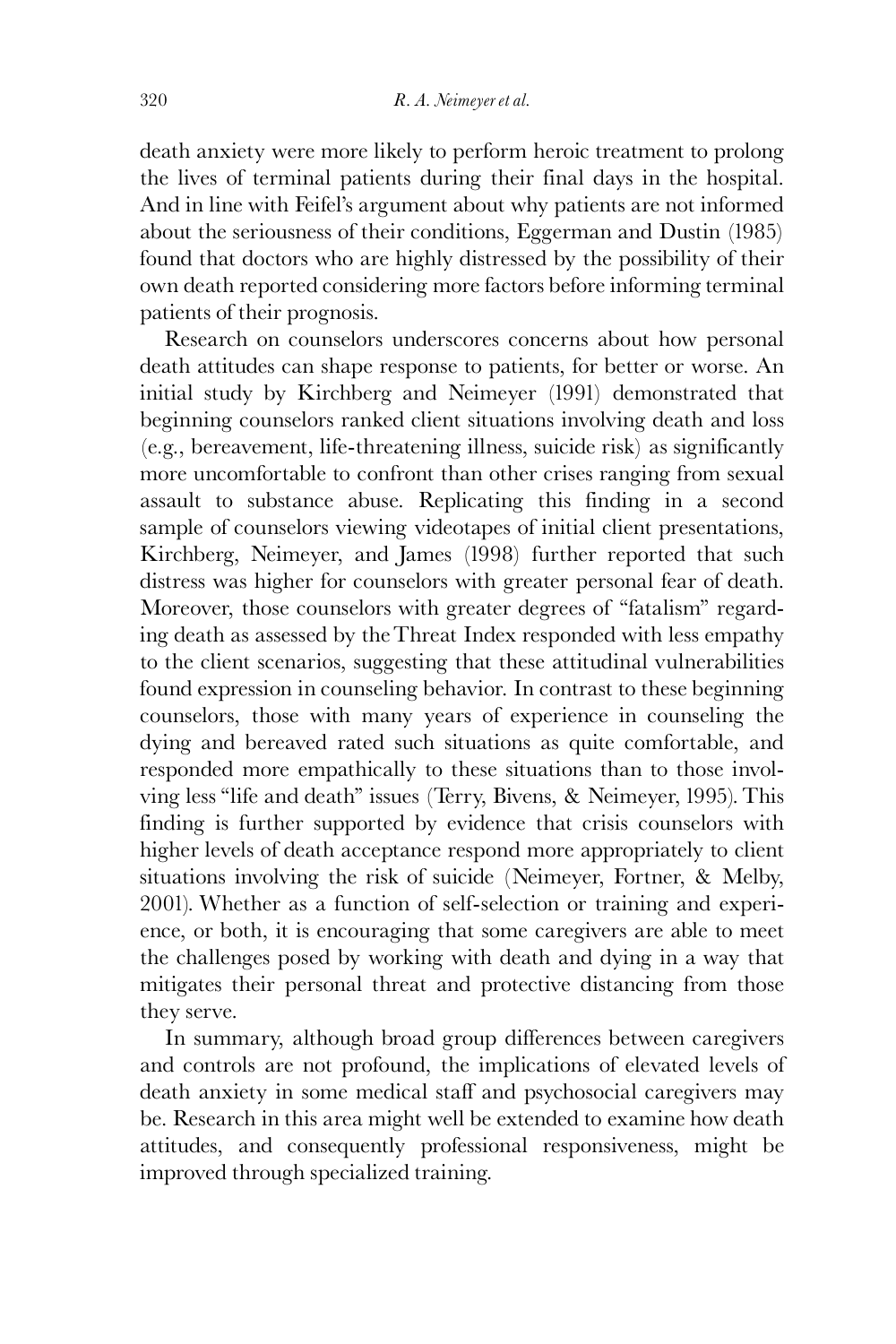## Death Anxiety and Psychopathology

Early in his career, Feifel (1955) noted that death themes were often prominent in psychopathology, and for some patients discussion of death-related issues was therapeutic. He argued that, contrary to psychoanalytic theory, death anxiety in such patients might not be secondary to some other difficulty (e.g., separation anxiety) but might itself be a central force from which secondary symptomatology arose. Noting that previous studies had not involved people with psychological problems, Feifel compared the responses of open ward patients (chiefly anxiety, depressive, character, and behavior disorders) and closed ward patients (chiefly schizophrenics) to a variety of interview probes of death attitudes. Both groups typically viewed death as an end to a natural process, followed by the belief that death is stage of preparation for another life. He also noted unexpected themes of violence in patients' depictions of death. However, somewhat to his surprise, degree of disturbance appeared to be unrelated to patients'death attitudes.

In a second study, Feifel and Herman (1973) arranged a more focused design to determine if degree of psychological disturbance predicted higher levels of death anxiety. However, his multi-level assessment failed to disclose any differences between normal and mentally ill samples at any level. Moreover, no substantial differences between psychotic patients and neurotic patients could be identified at conscious, fantasy, or ''nonconscious'' levels.

Since Feifel's groundbreaking efforts, many studies have examined both general maladjustment and specific manifestations of psychopathology (e.g., depression, anxiety) in relation to death concern. However, contrary to Feifel's methodological preference for comparing patients grouped by approximate diagnosis, the majority of subsequent research has treated psychopathology as a continuous variable, which may be present in milder forms even in''normal'' populations. Adopting this correlational rather than classificatory approach, a number of studies suggested that higher levels of death anxiety are generally accompanied by elevated levels of ''neuroticism'' (guilt-proneness, worry, suspicion, etc.; Howells & Field, 1982; Loo, 1984; Vargo & Black, 1984; Westman & Brackney, 1990). Although this correlation of death anxious and neurotic responses is compatible with self-actualization theories that emphasize that death acceptance is both a hallmark of and contributor to psychological well-being (Tomer, 1994), it is obviously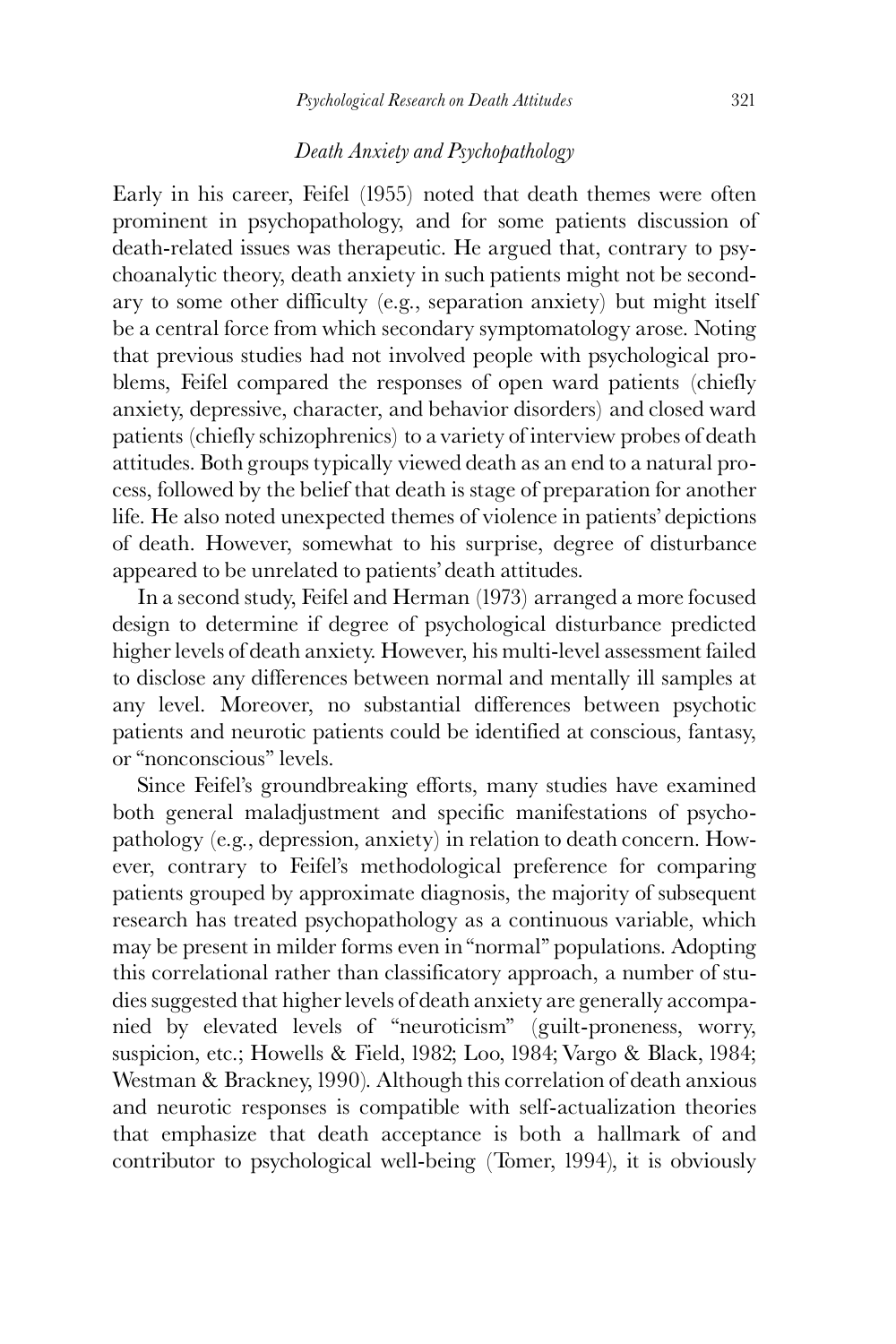impossible to infer causal relationships from simple correlational designs of this kind.

As this literature has evolved, investigators have shifted away from the study of death attitudes in relation to generalized measures of neurosis and toward the analysis of measures of specific symptoms. Much of this work has established a link between death anxiety and general anxiety (Neimeyer, 1988; Pollak, 1979). More refined studies have attempted greater specificity by comparing death concerns to both transient (state) and characterological (trait) anxiety.This research suggests that subjects who exhibit greater death anxiety (e.g., Conte, Weiner, & Plutchik, 1982; Gilliland & Templer, 1985; Hintze et al., 1994; Lonetto et al., 1980), fear (Loo, 1984), and threat (Tobacyk & Eckstein, 1980) score higher on validated scales of general anxiety, especially in its more enduring or trait-like form.

A second specific expression of distress to receive attention in the death anxiety literature is depression. Lonetto and Templer (1986) reviewed evidence that the DAS correlates positively with depression as measured by the MMPI, the Zung Depression Scale, and other measures in samples of psychiatric patients and elderly people, whereas both HIV-positive men and a control group showed a strong relationship between scores on the DAS and the Beck Depression Inventory (Hintze et al., 1994). Several other studies have confirmed this relationship, particularly in elderly samples (Baum,1983; Baum & Boxley,1984; Rhudick & Dibner, 1961).3 On the other hand,Wagner and Lorian (1984) found that depression as measured by the Self-Rating Depression Scale failed to contribute to the prediction of DAS scores from several groups of elderly people (i.e., community residents, institutionalized patients, people with sleep disturbance, and people without sleep disturbance), throwing into question the generalizability of this relationship.

Although it is often associated with depression, suicide risk per se has received relatively little attention in studies of death anxiety, despite the intuitively plausible link between one's attitudes toward death and one's conscious selection of it as a solution to life problems. In partial support of this rationale, Lester (1967b) found that suicidal adolescents feared

 ${\rm ^3In}$  fact, the importance of understanding the relationship between death anxiety and depression led Templer et al. (1990) to construct a Death Depression Scale, which, ironically had to be revised as scores on the original scale were found to have very high correlations with other measures of death anxiety.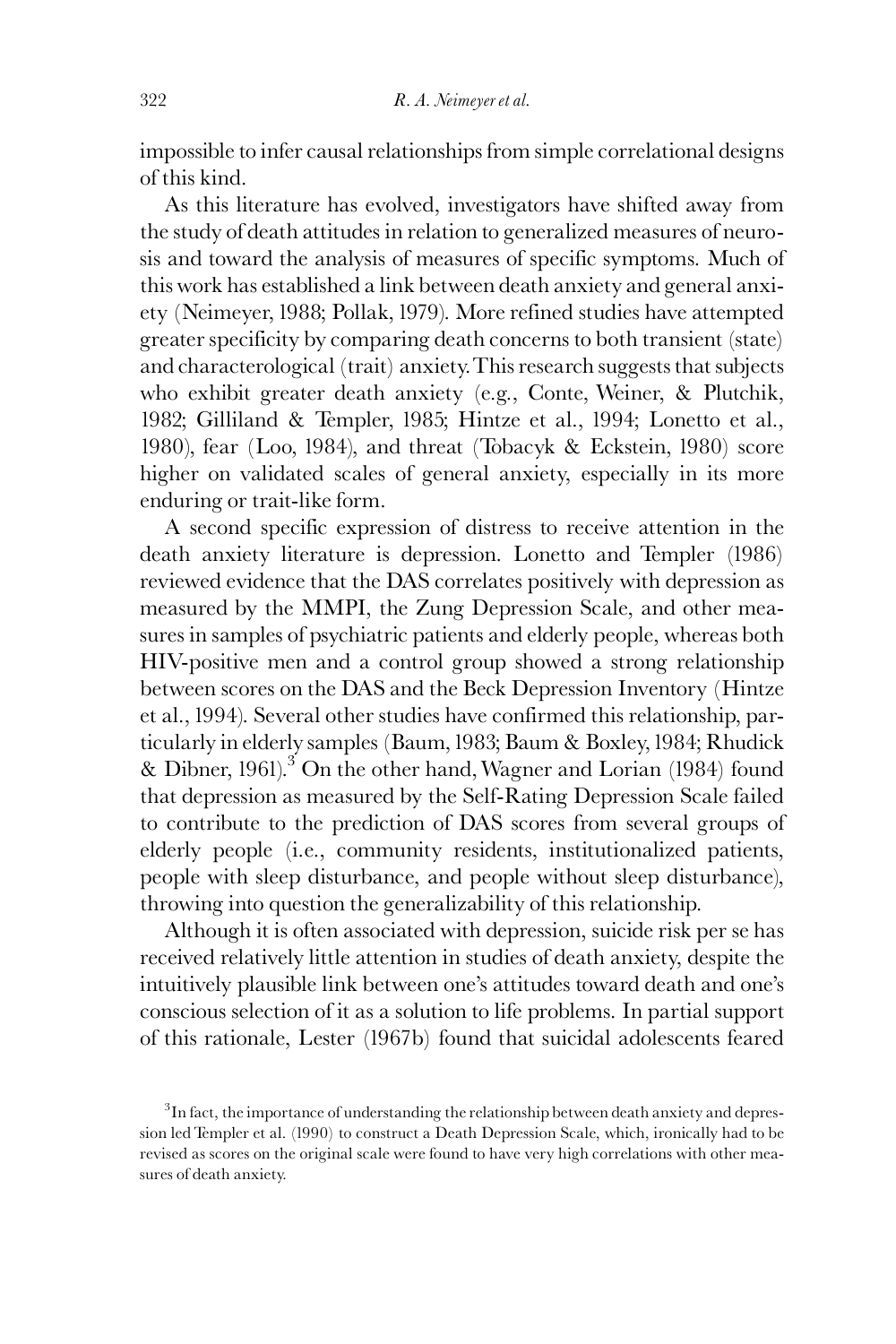death less than their nonsuicidal peers. In contrast, however, a study by D'Attilio and Campbell (1990) discovered that scores on the DAS and the Suicide Probability Scale correlated positively, indicating that subjects with greater suicide potential had higher death concern. Clearly, more research is needed in this area. Of particular importance will be future studies that go beyond global assessments of death concern and use more multidimensional measures of death attitudes that permit a clearer identification of what facets of death attitudes inhibit or facilitate self-destructive behavior in stressful circumstances.

In summary, subsequent research has been more successful than Feifel's initial efforts in establishing an association between death anxiety and a broad band of psychopathology. Although further descriptive research may be useful in filling in the outlines of this picture, it would be more valuable to construct causal models of how death fears either exacerbate or are aggravated by other forms of psychological distress, incorporating more sophisticated statistical techniques such as structural equation modeling and regression (Tomer & Eliason, 2000). Ultimately, more research is also needed on the responsiveness of death anxiety to treatment, particularly in clinical syndromes such as panic disorder in which an irrational fear of dying plays a central role.

#### Death Anxiety and Religiosity

Scholars have argued that the need to address the problem of human mortality is a driving force behind the development of virtually all world religions (Becker, 1973; Choron, 1974). From this perspective, one might reasonably expect that individuals who differ in their spiritual ideologies would also differ in their attitudes toward death. At least four of Feifel's published works speak directly to this question, exploring the distinctive death attitudes of religious versus nonreligious persons. The first reported only the results of pilot data on 82 subjects classified as religious and nonreligious. Feifel (1959) concluded that ''The religious person, when compared to the nonreligious individual, is personally more afraid of death'' as a function of his or her compound fears of not only the cessation of earthly experience, but also concerns about an afterlife (p. 121). Some evidence for this has been reported by subsequent investigators using multidimensional measures of death anxiety. Florian and Kravetz (1983), for example, found that in 178 Israeli Jews, moderately religious subjects had higher scores on certain aspects death and lower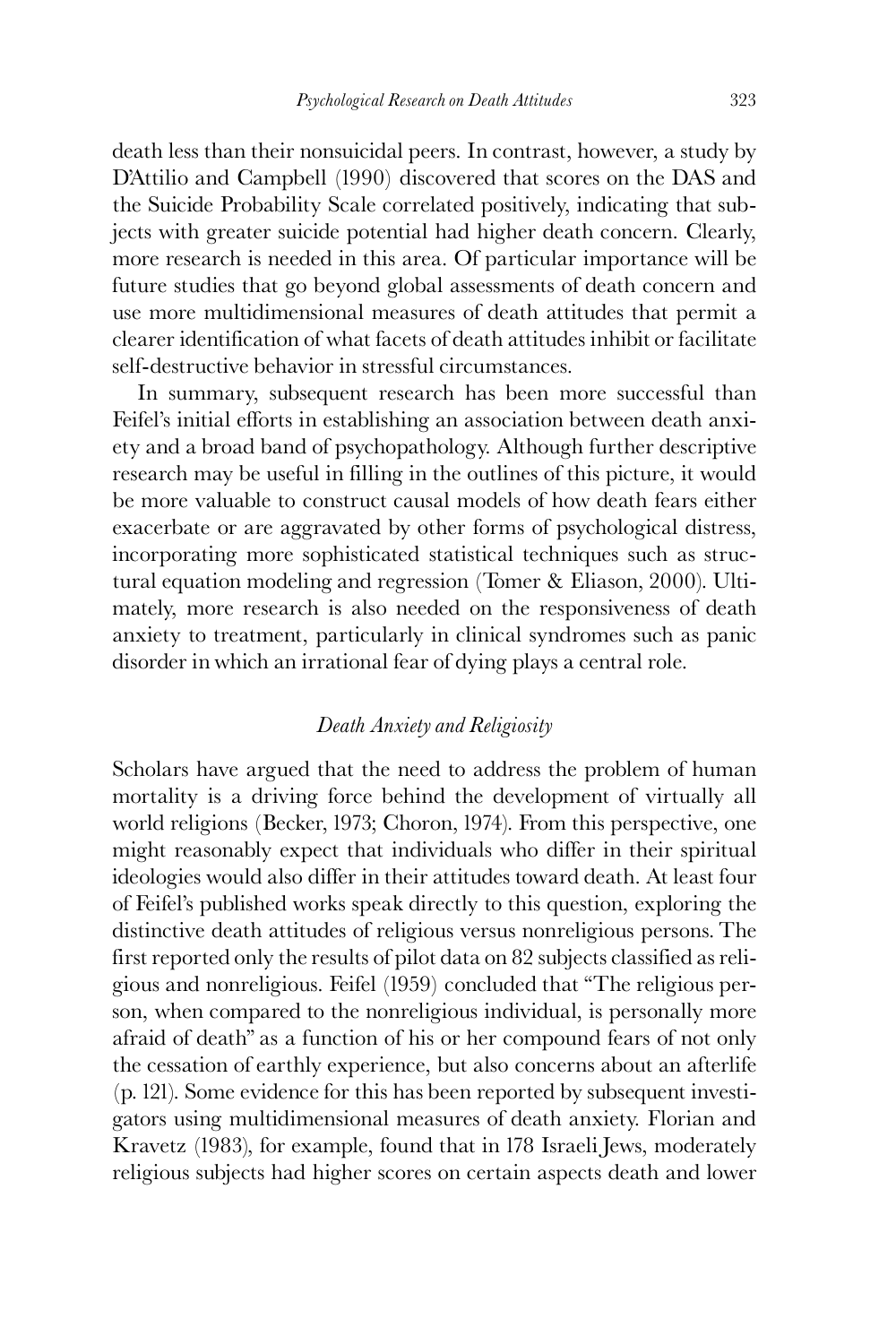scores on others. Moderately religious subjects were more upset about such things as the consequences of one's death on family and friends, whereas highly religious subjects were more concerned about such things as being punished in the afterlife.

But in general, these supportive results stand in contrast to much of the subsequent literature in this area. This trend is illustrated even in Feifel's later work. Feifel and Branscomb (1973) subjected 10 predictor variables (i.e., age, education, intelligence, socioeconomic status, religious self-rating, recent experience with death of personal acquaintances, gender, marital status, number of children) to a stepwise regression in which measures of death anxiety at various ''levels of awareness'' served as the dependent variables. Of the 10 predictor variables, religious self-rating was retained most often, being represented in all of the final regression equations predicting conscious reports of death anxiety, negative death imagery, and the selection of negative adjectives from bipolar pairs. Contrary to Feifel's pilot study, religious self-report predicted lower levels of death anxiety in each equation. Using the same sample of subjects as Feifel and Branscomb, Feifel (1974) improved upon his measure of religiosity by composing religious categories based on multiple dimensions of religious activity (i.e., religious creed, religious self-rating, and religious behavior). Surprisingly, considering the positive findings of Feifel and Branscomb and the improved measure of religiosity, no significant differences between subjects classified as religious and those classified as nonreligious were found on any of the measures in either the healthy or the terminally ill patients.

Feifel's contradictory findings, obtained through different methods of measurement and statistical analysis of the same sample, mirror the conflicting findings typical of early research in this area (Krieger, Epting, & Leitner, 1974; Neimeyer, Dingemans, & Epting, 1977; Pratt, Hare, & Wright, 1985). One early reviewer even refused to attempt an interpretation of the tangled web of diametrically opposed results available at the time (Pollak, 1979). In a more positive light, Feifel's (1974) study anticipated contemporary research that has used a more refined conceptualization of religiosity, a movement that he explicitly encouraged (Feifel, 1959).

More recent and sophisticated religiosity research has distinguished between extrinsic religiosity, which reflects a utilitarian view of religion, and intrinsic religiosity, which aims to reflect the centrality of faith to one's life. Thorson and Powell (1990) showed that of several measures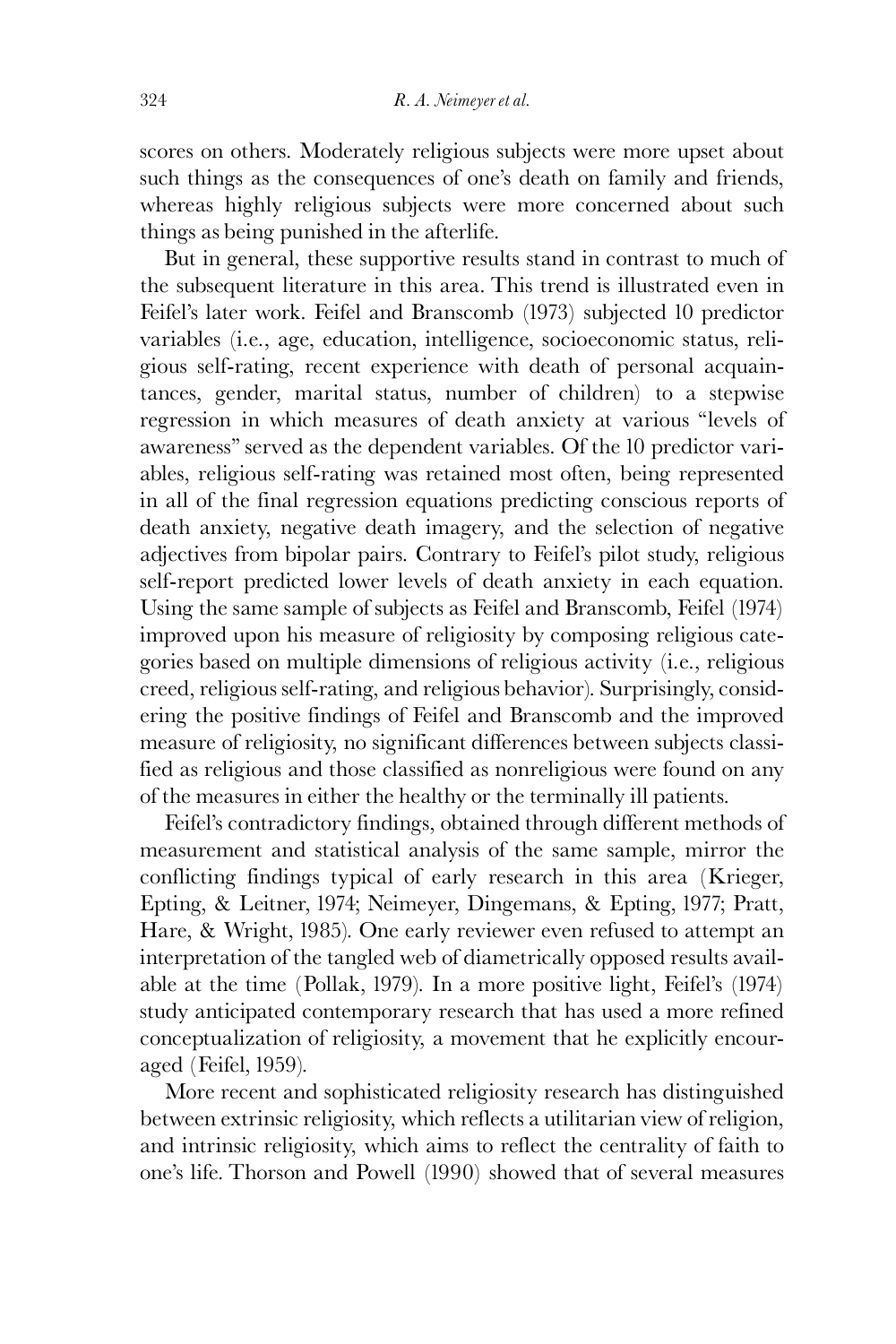related to religiosity as well as demographics, only intrinsic religiosity and age correlated negatively with death anxiety. Likewise, Bivens and his colleagues (1994) showed that intrinsic religiosity, but not extrinsic religiosity, in gay and bisexual men was negatively correlated with death threat as measured by theThreat Index. Of the Multi-Dimensional Fear of Death Scale scores, the Fear of the Unknown factor correlated negatively with intrinsic religiosity but positively with extrinsic religious orientation. These and similar results (Rigdon & Epting, 1985) suggest that ''deeper'' or more genuine religious commitment ameliorates conscious fear of death, perhaps by giving meaning to an afterlife that is, by definition, beyond human experience.''Superficial''or expedient participation in a religious community, on the other hand, may actually be associated with greater death anxiety, as postulated byWittkowski and Baumgartner (1977). Moreover, although far less research has been conducted with non-western, non-Christian samples, the work that has been done on Muslim samples has tended to corroborate the generally negative correlation between death fears and religious beliefs (Suhail & Akram, 2002).

To date, little attention has been paid to gender differences with respect to the association between religiosity and the fear of dying and/ or death. Operationalizing both areas multidimensionally, Wittkowski (1988) found a considerable difference between men and women in mid-life. In men the fear of the dying and the loss of another person was negatively correlated with various aspects of religiosity, whereas in women it was the fear of one's own dying that showed an inverse relationship with religiosity.

In 1981, Feifel and Nagy improved their methodology by including multiple measures of constructs, established scales for measurement, and more sophisticated statistical analysis. They classified groups of men who were thought to display risk-taking behavior into seven groups based on scores to the Collett-Lester Fear of Death Self Scale and Feifel's multi-level measurements of death anxiety.They then performed a factor analysis on measures related to death attitudes, life values, religious orientation, and self-acceptance and submitted the resulting nine factor scores obtained to stepwise discriminant analysis, predicting the variance associated with membership in the seven death anxiety groups. The final predictors selected were a semantic differential rating of concept of death, death awareness, religious orientation, and attitude toward attending funerals.These predictors accounted for 28.6% of the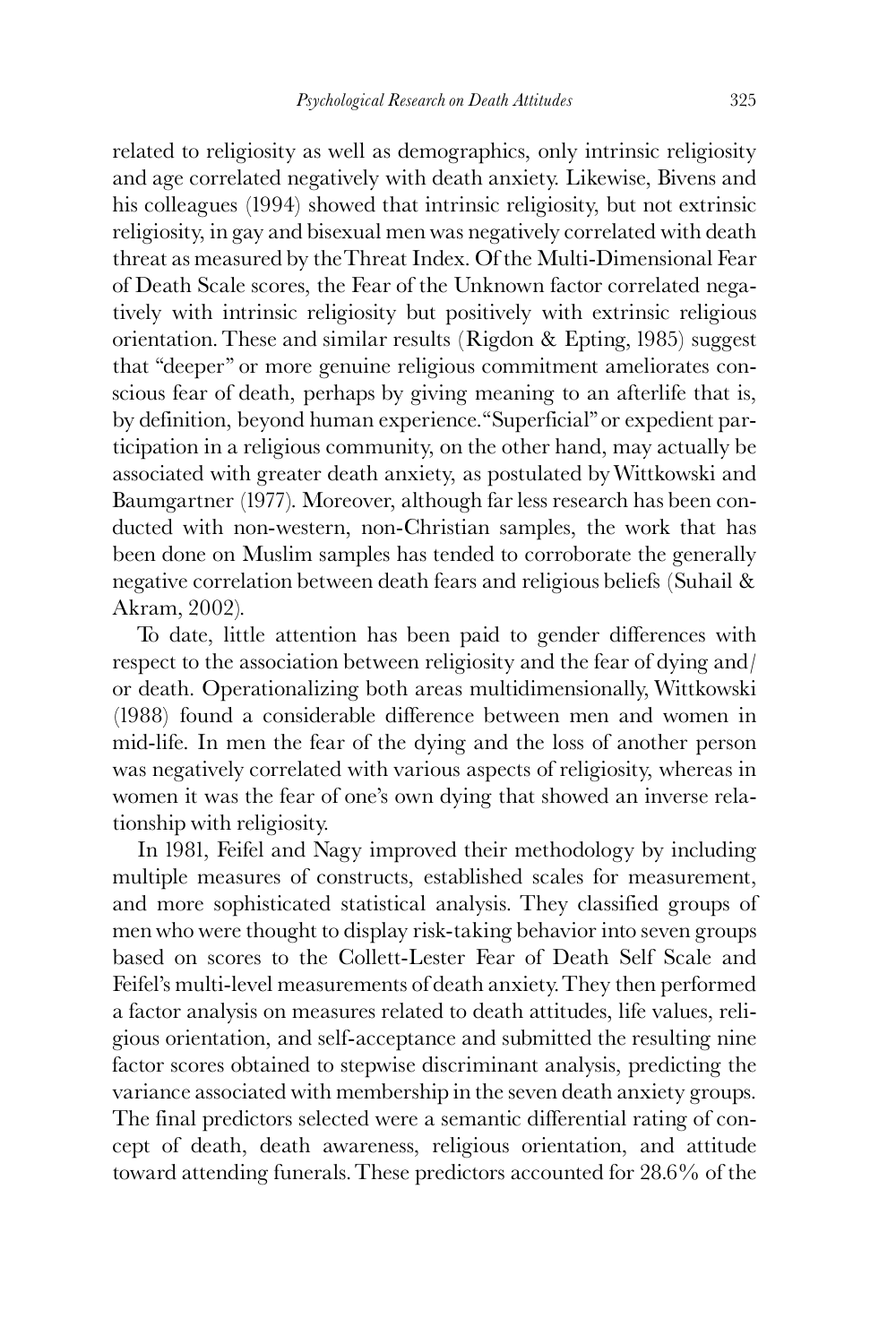variance in death anxiety group membership, and reinforced the conclusion that religiosity tends to ameliorate death anxiety even after controlling for other factors.

In line with Feifel and Nagy's (1981) movement toward more complex statistical procedures, other work has called into question the linearity of the relationship between measures of religiosity and death concerns. For instance, Downey (1984) found that middle-aged men who were moderately religious had greater death anxiety than both believers and nonbelievers. Other studies may be interpreted as supporting this nonlinear trend (Florian & Kravetz, 1983; Holcomb et al., 1993; Ingram & Leitner, 1989; Ochsmann, 1993, pp. 103ff.).This suggests that if religiosity is measured across its full range (i.e., from devoutly religious through semi-committed to avowedly nonreligious or nontheistic), people with firm ideological commitments on both ends of the spectrum may be less apprehensive about death than those with more ambivalent personal philosophies.

As the above discussion suggests, the relationship between religious belief and death attitudes is far from simple. For example, in a study by Ochsmann (1984), the belief in an afterlife turned out to be a moderator variable for the amount of the fear of death. Future researchers must continue taking into account the multidimensional nature of both religiosity and death anxiety as well considering the nature of the relationship between the two constructs in terms of linearity and directionality. With respect to causality, we will be in much better position to tease out causal arguments if researchers work within the frameworks of theoretically driven causal models and use experimental or quasiexperimental designs whenever possible.

A final point is as conceptual as it is methodological.The vast majority of studies has examined religiosity in the relatively narrow framework of commitment to Christian, or at most Christian and Jewish, beliefs. However, emerging research on non-Western religions suggest that they may be associated with distinctive forms of death anxiety, such as the intense apprehension reported by many Moslems regarding ''the torture of the grave'' (a special and horrific set of punishments that can be exacted on the sensate bodies of the dead according to detailed passages in the Koran; Abdel-Khalek, in press). Such findings argue for much more culturally attuned research in the future, a recommendation that carries implications for the development of more diverse measures (Neimeyer et al., 2003). Complementing this need for greater breadth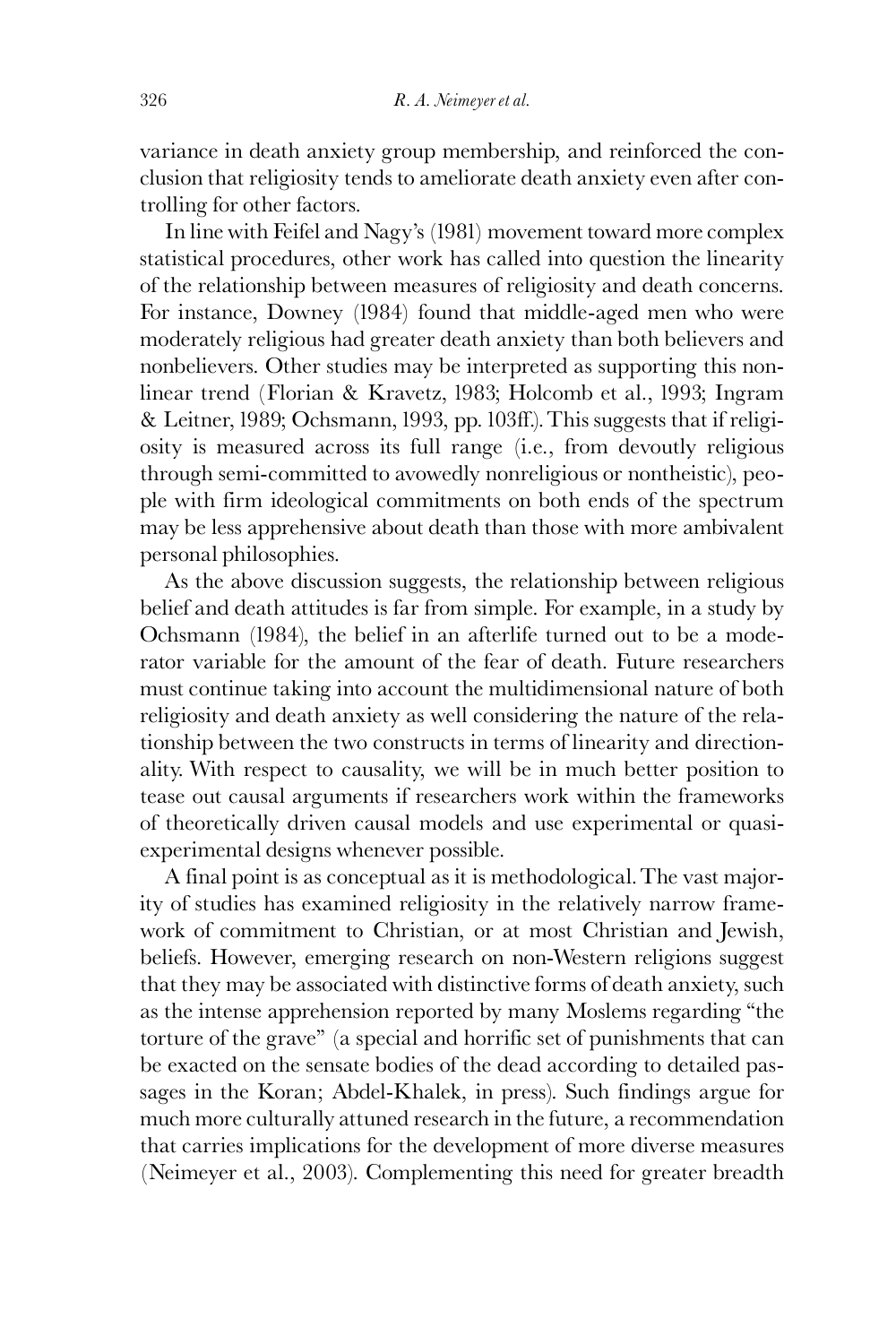of research on religious frameworks of meaning is a need for greater depth and specificity of study. For example, the construct of "religiosity" is only thinly interpreted as an "individual difference variable," an intrapsychic endorsement of a certain set of beliefs.Viewed through the disciplinary lens of cultural studies, various religious traditions carry with them different histories of relating to death (e.g., high or low infant mortality, genocide or relative peace), different systems of socialization and social support for dealing with loss (e.g., religious communities that vary in their cohesiveness and enculturation practices), and different spiritual resources for engaging the myriad challenges of living and dying (e.g., prayer, meditation, rituals of atonement, transition, and remembrance). Clearly, research on the relationship between death attitudes and religiosity will be advanced by taking a more refined view of the latter, defining it in terms of a myriad of individual and communal beliefs and practices, rather than as only one or two dimensions that vary principally in their quantity.<sup>4</sup>

#### Terror Management

In general, research on death attitudes has tended to follow an atheoretical "statistical dragnet" method, as investigators simply report significant associations between variables, or at most test interesting but isolated hypotheses that have little or no relation to broader theories of human functioning (Neimeyer, 1994). A clear exception to this pattern, however, is the elegant series of studies examining fear of personal death deriving from Terror Management Theory (TMT; Greenberg et al., 1990; Rosenblatt, Greenberg, Solomon, Pyszczynski, & Lyon, 1989). Basing their theory on the work of Ernest Becker (1973), these authors argue that human beings would be immobilized by dread if they lived constantly with the awareness of their mortality and the frailty of human life. Consequently, societies develop cultural worldviews with their associated cosmologies concerning the meaning of life and death as a way of ameliorating the uniquely human predicament of being able to anticipate our own eventual demise. In this account, the symbolic adherence to these worldviews is largely driven by a defensive function—namely, the attempt to minimize the anxiety caused by the

<sup>4</sup> Indeed, steps have been taken, albeit slowly, in this direction in the burgeoning literature on spirituality and health; see Koenig, McCullough, and Larson (2001).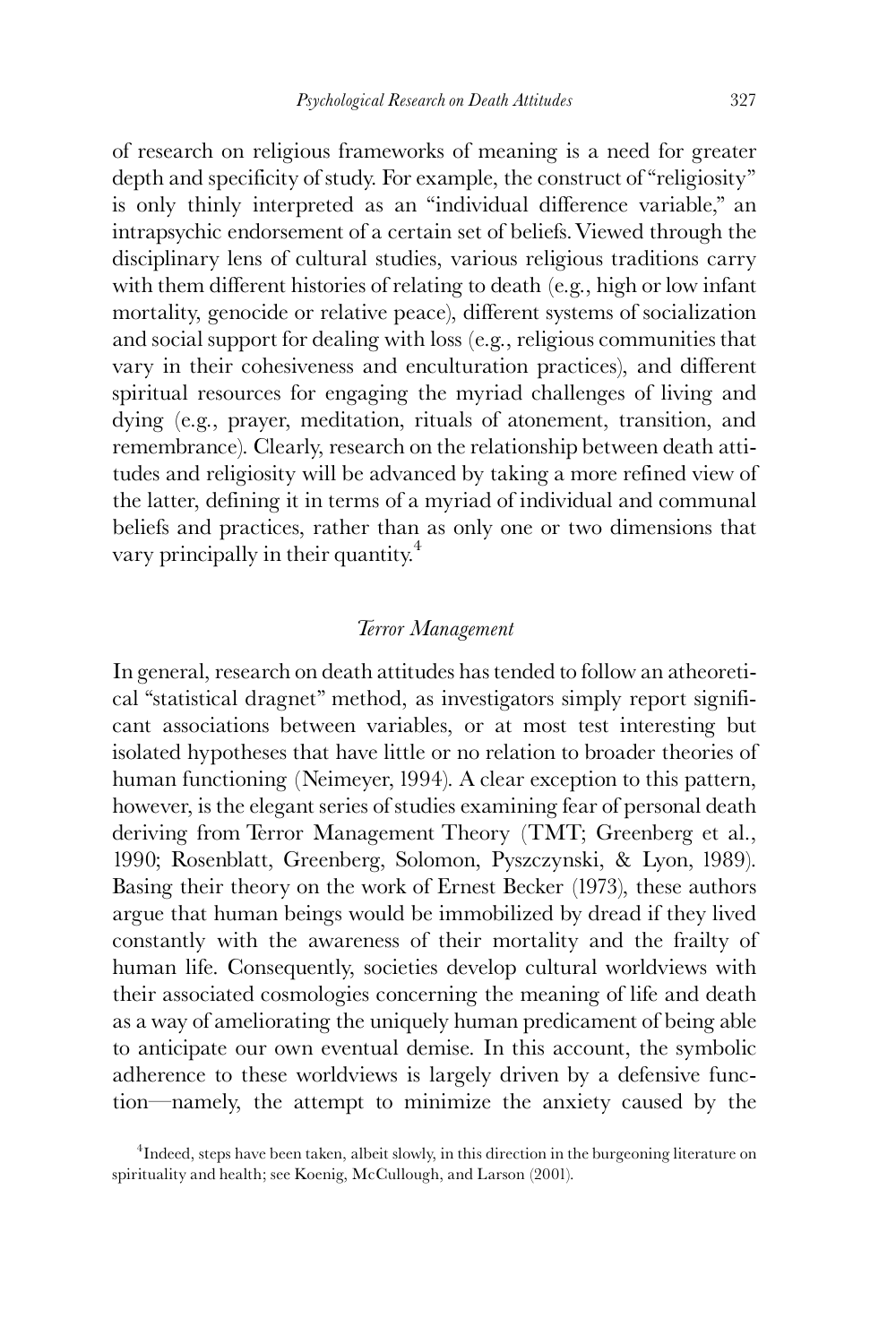awareness of death. According to TMT, there are both proximal and distal defenses to this anxiety. Proximal defenses—used when thoughts of death enter our consciousness—include suppression and rationalization, which are used to remove these thoughts from our consciousness. A distal defense—used when death-related thoughts are salient but outside of our conscious mind—involves defense of one's worldview. This includes the need to redouble one's commitment to the political, religious, and ideological belief systems one espouses, and derogate and distance ourselves from persons who appear to challenge or depart from such beliefs.

Across a series of dozens of well-controlled laboratory studies, Greenberg, Pyszczynski, and Solomon and their colleagues (1990) have amassed an impressive amount of support forTMT, demonstrating that when mortality is made salient (e.g., through exposing viewers to graphic videos of death and dying or having participants briefly think about their death, and then distracting them so that death-related thoughts are not actively conscious), people respond by resorting to worldview defense. For example, in one study (Rosenblatt et al., 1989), municipal court judges were given a hypothetical legal brief that described transgressions committed by a''defendant''and were asked to set bond.Those judges who were exposed to the mortality salience condition set a significantly larger bond than those in the control condition, clearly demonstrating a worldview defense mechanism. More recently, Florian and Mikulincer (1997) found support for the hypothesis that subjects who showed a predominant type of personal death fear (e.g., having high intrapersonal fear but low interpersonal fear) would be more likely to punish someone who had transgressed a comparable cultural standard, but only under a mortality salience induction. Hirschberger, Florian, and Mikulincer (2002) have subsequently sharpened the focus of one aspect of TMT, finding in both Israeli and American samples that mortality salience enhances the probability of risk-taking (e.g., hang-gliding, trying heroin) in men but not in women. Theoretically progressive and practically relevant research such as that reviewed above should clearly be given high priority by other investigators, along with an exploration of how mortality salience interacts with other factors (personal attitudes toward death, gender of the subject) to shape the individual's covert and overt response.

The contemporary relevance of this theory was vividly exemplified by the American response to the horrific terrorism of September 11,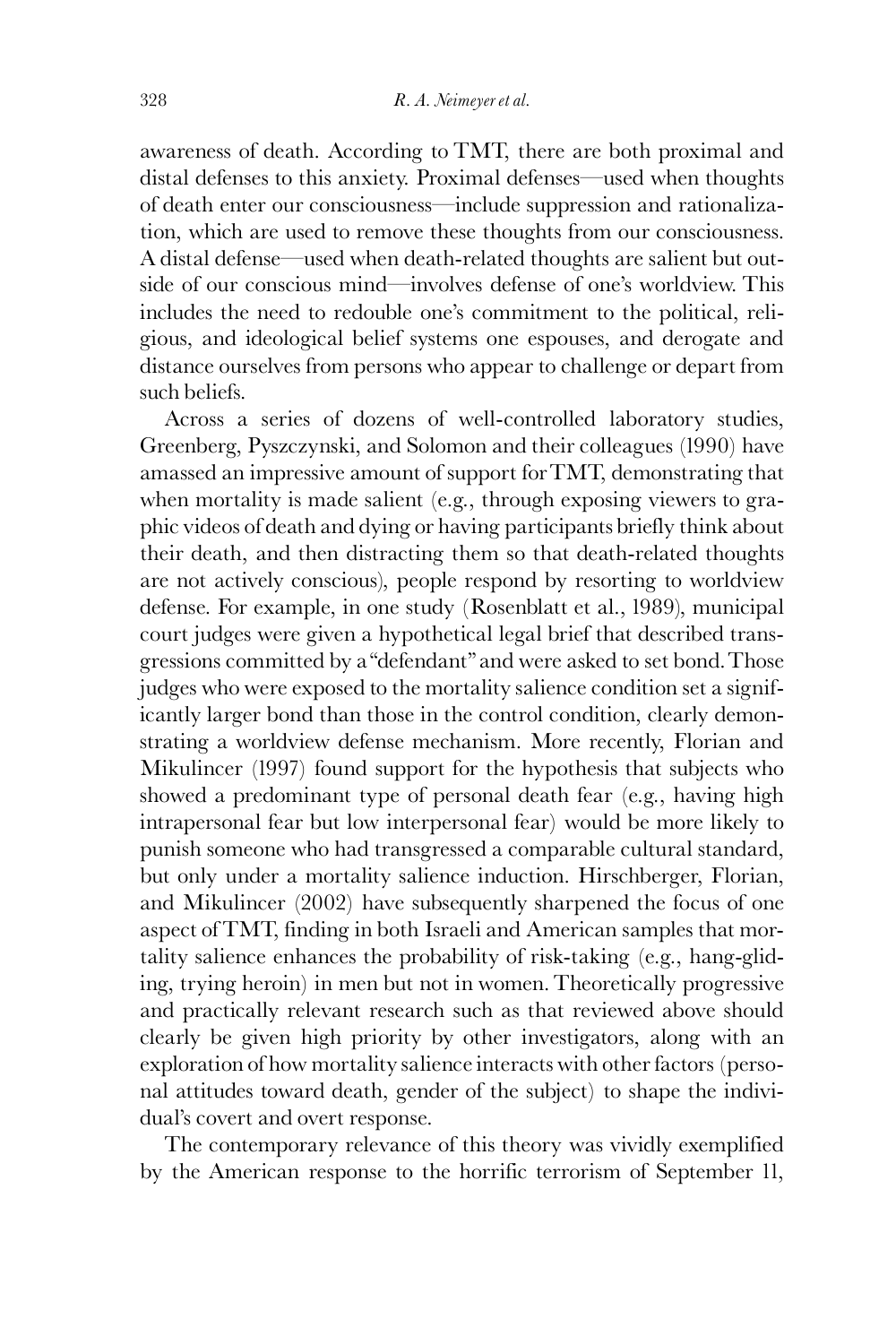2001, in which the immense upsurge in death salience resulting from the attacks led to a sharp spike in death anxiety on the part of seemingly all who viewed the events in person or on television, followed by an upwelling of patriotism, conservative religious fervor, and (all too often) a tendency to "get tough" on those who deviated from the cultural mainstream (Pyszczynski, Solomon, & Greenberg, 2003). It is clear that TMT and the research it spawns has practical significance for understanding death attitudes.

## Acceptance of Dying and Death

Although the vast majority of studies of death attitudes have implicitly or explicitly identified these attitudes in negative terms, some investigators have also attempted to expand the frame to study positive attitudes toward death and dying.We will close with a brief survey of this work.

# Conceptual Approaches

According to theThree-Component Model of Death Acceptance introduced by Wong et al. (1994), *neutral acceptance* delineates an attitude that regards death an integral part of life. Death is neither feared nor welcomed; one simply accepts it as one of the unchangeable facts of life. Approach acceptance implies belief in a happy afterlife. The positively toned future time perspective associated with it leads to a positive outlook on death. *Escape acceptance* results from living conditions that are felt unbearable by the individual such that death seems an attractive alternative to life. In contrast, Wittkowski's (2001) Multidimensional Orientation Toward Dying and Death Inventory (MODDI-F) is based on a conception of acceptance that can refer to both the dying process and to death. In this view, acceptance delineates the tendency to regard the dying process on one hand and the prospect of (one's own) death (i.e., the loss of the world) on the other as natural parts of life, incorporating mortality into an overarching context of meaning (e.g., religious belief, justice). This conception of "agreement" with death is similar to Wong et al.'s (1994) component of neutral acceptance. Moreover, it shows common features with the approach of Klug and Sinha  $(1987-1988)$  who differentiated between a cognitive and an affective aspect of death attitudes. In the view of these authors, death acceptance is the conscious rational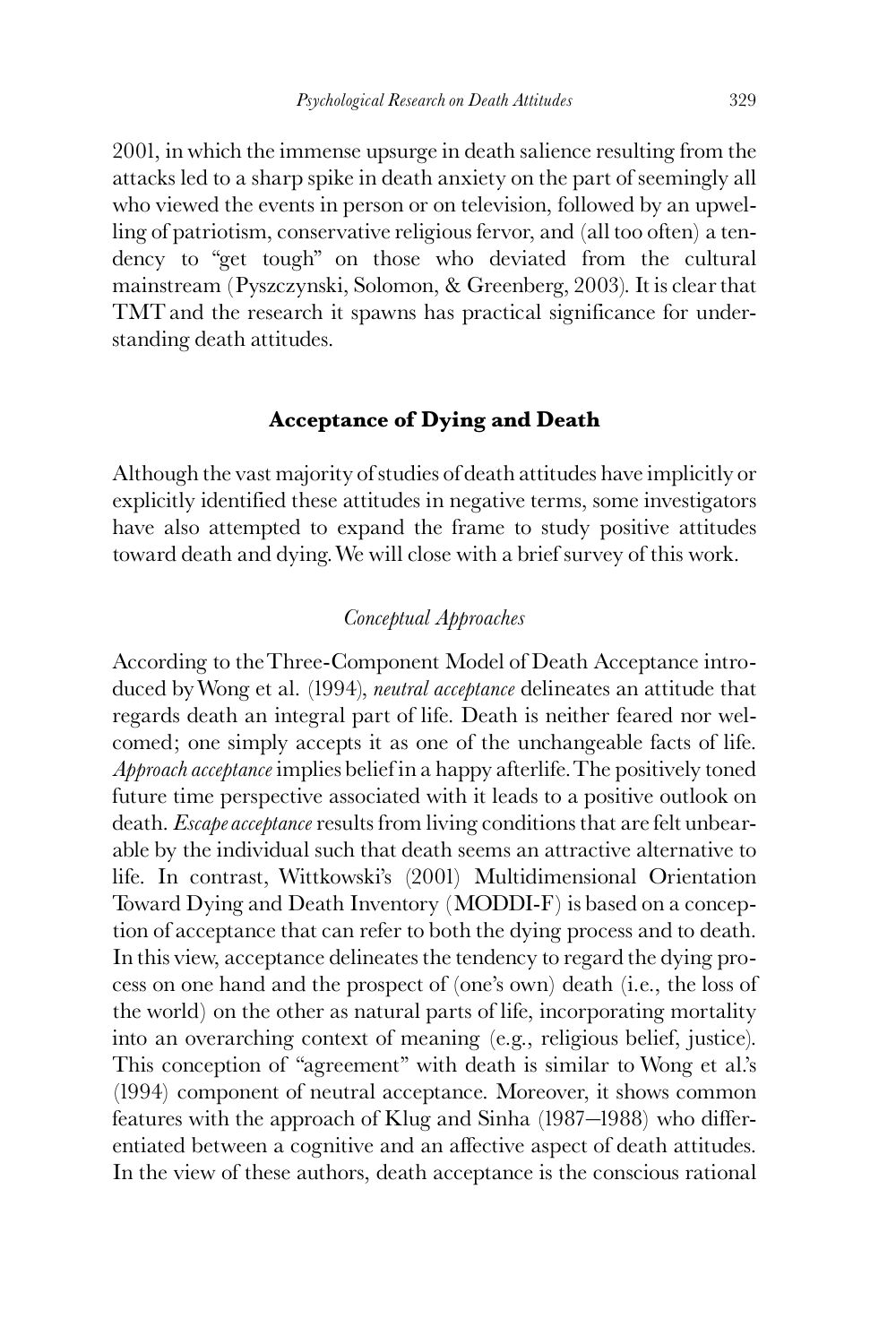acknowledgement of the prospect of one's own inevitable death (confrontation with death, cognitive component) and at the same time the positive emotional appraisal of this realization (integration of death, affective component).

Despite their value in broadening the conceptual framework for understanding death attitudes, none of the approaches discussed above is fully comprehensive. The Three-Component Model of Wong et al.  $(1994)$  as well as Klug and Sinha's  $(1987–1988)$  Two-Component Model both focus on the prospect of death (i.e., being dead one day) only but not on the dying process. Wittkowski's (1996, 2001) conception is constrained to neutral acceptance. An integration of all three approaches with a traditional focus on death anxiety, threat, and depression would seem desirable in accommodating negative, neutral, and even favorable attitudes toward death as a state and dying as a process.

# Empirical Findings

At the present time, evidence concerning the relationship between acceptance of dying and death on one hand and various personality characteristics on the other has to be evaluated in light of the fact that such acceptance of dying and death typically has been assessed in only a global or unidimensional way. Data are inconsistent and partly contradictory. As to the association of an accepting attitude toward death with life satisfaction, moderate positive correlations (Flint, Gayton, & Ozman, 1983; Gesser et al., 1987-1988) contrast with zero correlations and especially in men with moderate negative correlations (Wittkowski, 1990, pp. 113ff.). Both Klug (1997) andWittkowski (1984) found no correlation between ''acceptance of death as a natural end''and self-esteem in German men as well as in women. Referring to the relationship between acceptance of death and intrinsic religiosity, Klug (1997, p. 167) reported a low positive andWittkowski (1990, p. 113) a moderate positive correlation. In sum, an attitude of acceptance toward (one's own) death seems to be associated with more life satisfaction and a stronger religious belief.

Of special interest are the direction and the amount of the relationship between acceptance of dying and death on one hand and fear of dying and death on the other. In studies that assessed both areas unidimensionally, inverse relationships of a moderate (Klug & Boss, 1977; Ray & Najman, 1974) or a higher amount (Vandencreek, Frankowski, &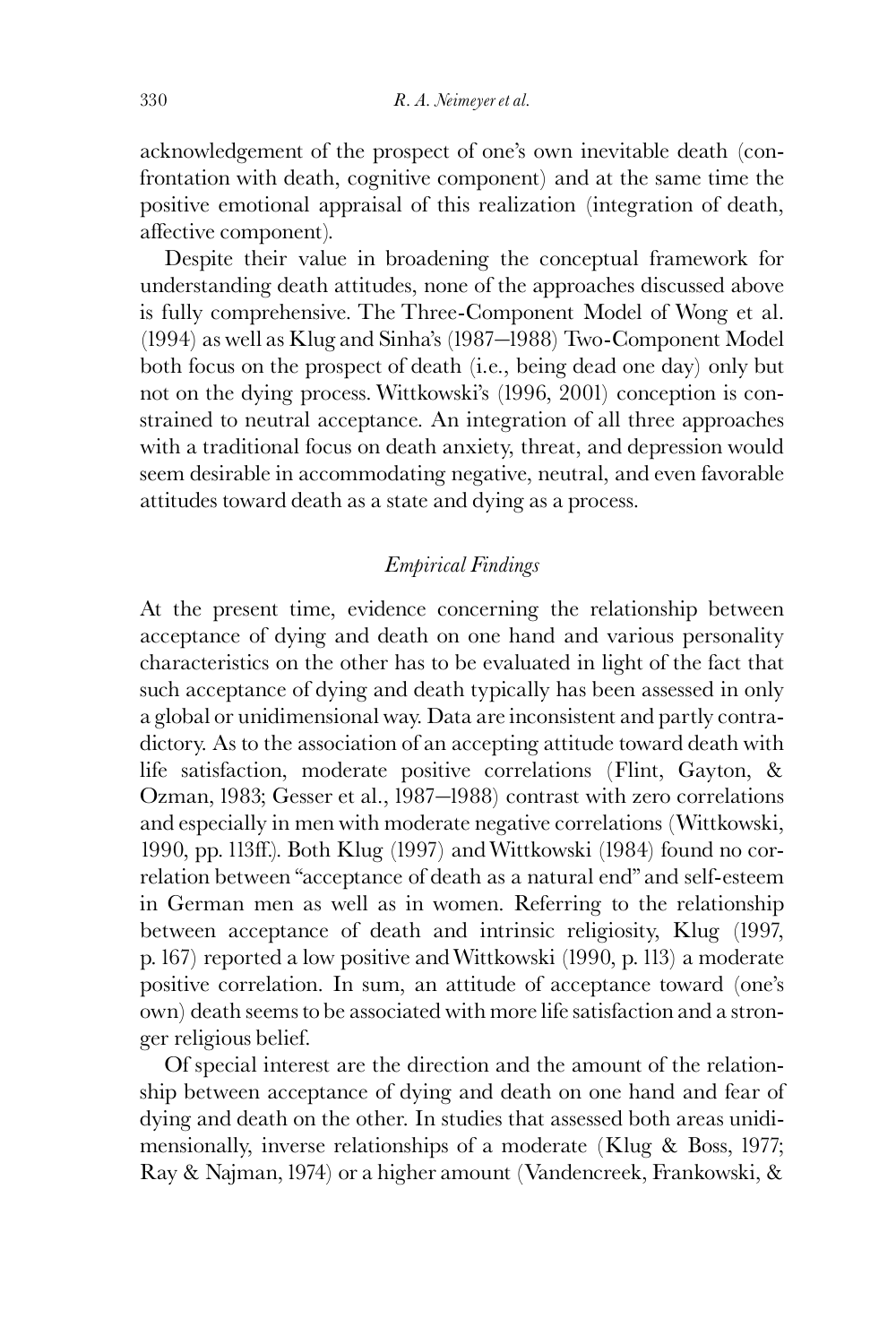Ayres, 1994) were found. In studies that assessed death acceptance and fear multidimensionally, low to moderate associations were found (Klug, 1997, pp. 134ff.; Tomer & Eliason, 2000), whereas somewhat stronger relationships were observed with the use of more discriminating measures (Wittkowski, 1996, p. 30).

Although logically independent of one another, there seem to be low to moderate inverse correlations between acceptance of dying and death on one hand and fear of dying and death on the other. Thus, persons who accept both the dying process and the prospect of being dead one day as a natural part of their lives express less intense fear of dying and death, whereas persons not accepting death acknowledge stronger death-related fears. According to the findings of Tomer and Eliason (2000), it is predominantly neutral acceptance that has a significant relationship with the fear of dying and death; both approach acceptance and escape acceptance were negatively, although not always significantly, correlated with the death fear and anxiety.

For an explanation of these findings, the concept of meaning seems well suited. Individuals who strongly endorse death acceptance are probably more able than others to see meaning in death by putting it into an overarching context. This in turn should enable them to experience less fear when thinking of their own death.This hypothesis is in line with both existential and meaning reconstruction theories of coping with death and loss (Neimeyer, 2001; Tomer, 1994) and is a topic worthy of further research.

#### Coda

Although it is a latecomer to the effort to understand the human encounter with death, psychology has been a productive contributor to this interdisciplinary effort for the last half-century. Much of the resulting literature-literally thousands of published studies in dozens of journals—makes use of self-report questionnaires to assess people's degree of death anxiety, fear, or threat, although a growing subset of this emerging body of research is broadening the focus to include positive attitudes such as death acceptance.

Our goal in the present article has been to survey this research as it applies to several domains—death anxiety in older adults and professional caregivers, and in relation to physical illness, psychological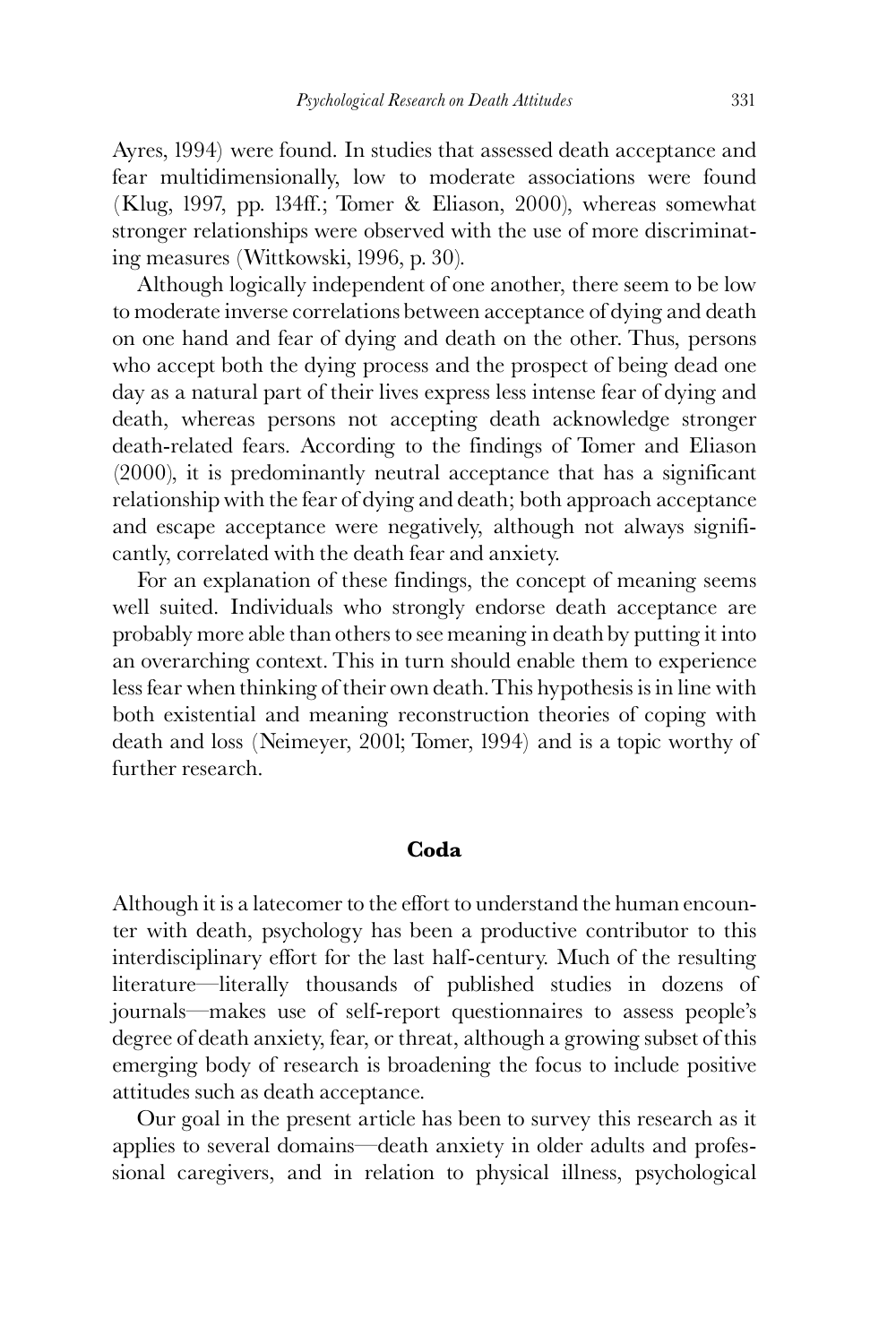distress, and religiosity. Even with this wide sweep, we are aware that we are only sampling a far vaster literature and refer the reader to other reviews to supplement the present effort (Neimeyer, 1994; Neimeyer & Van Brunt, 1995). In this closing section, we would like to venture a few suggestions to improve the quality and yield of this field of research, as well as to enhance its clinical relevance.

First, we would encourage the use of well-validated and multidimensional measures of death attitudes, several of which we recently have reviewed elsewhere (Neimeyer et al., 2003). Although this point might seem self-evident, the fact is that the majority of contemporary researchers continue to rely upon older, unidimensional measures that have serious psychometric limitations. Not only does this compromise the scientific quality of the resulting literature, but it also diminishes the clinical utility of death attitude assessment. For example, psychologists are playing an increasing role in end-of-life care contexts such as palliative care settings, in which the assessment of a patient's death concerns and beliefs could help focus support efforts and document progress toward therapeutic goals (Haley, Larson, Kasl-Godley, Neimeyer, & Kwilosz, 2003). But when the assessment methods chosen offer only a global or generic measure of death anxiety, rather than a more refined and specific assessment of death concerns and competencies along a number of dimensions (e.g., fears for others' well-being; fears of bodily annihilation; uncertainties about an afterlife, and escape acceptance of death as a means of ending suffering and indignity), then psychological assessment becomes less useful than it might otherwise be.

Second, we advocate the use of specific rather than general measures whenever these are of relevance, as long as such scales have passed muster in terms of their validity and reliability. One clear example concerns the assessment of attitudes toward hastened death in end-of-life care contexts, which might have more practical value than the evaluation of death anxiety, per se. Likewise, measures of death self-efficacy-one's competence to interact helpfully with dying patients on emotional as well as practical levels—could be of relevance for assessing caregivers who work with this vulnerable population, as well as documenting training efforts to improve their ability to do so.

Third, we recognize that some scientific and practical questions might best be answered by abandoning standardized questionnaires altogether. For example, Tamm and Grandqvist (1995) and Yang and Chen (2002) have demonstrated the reliable use of phenomenographic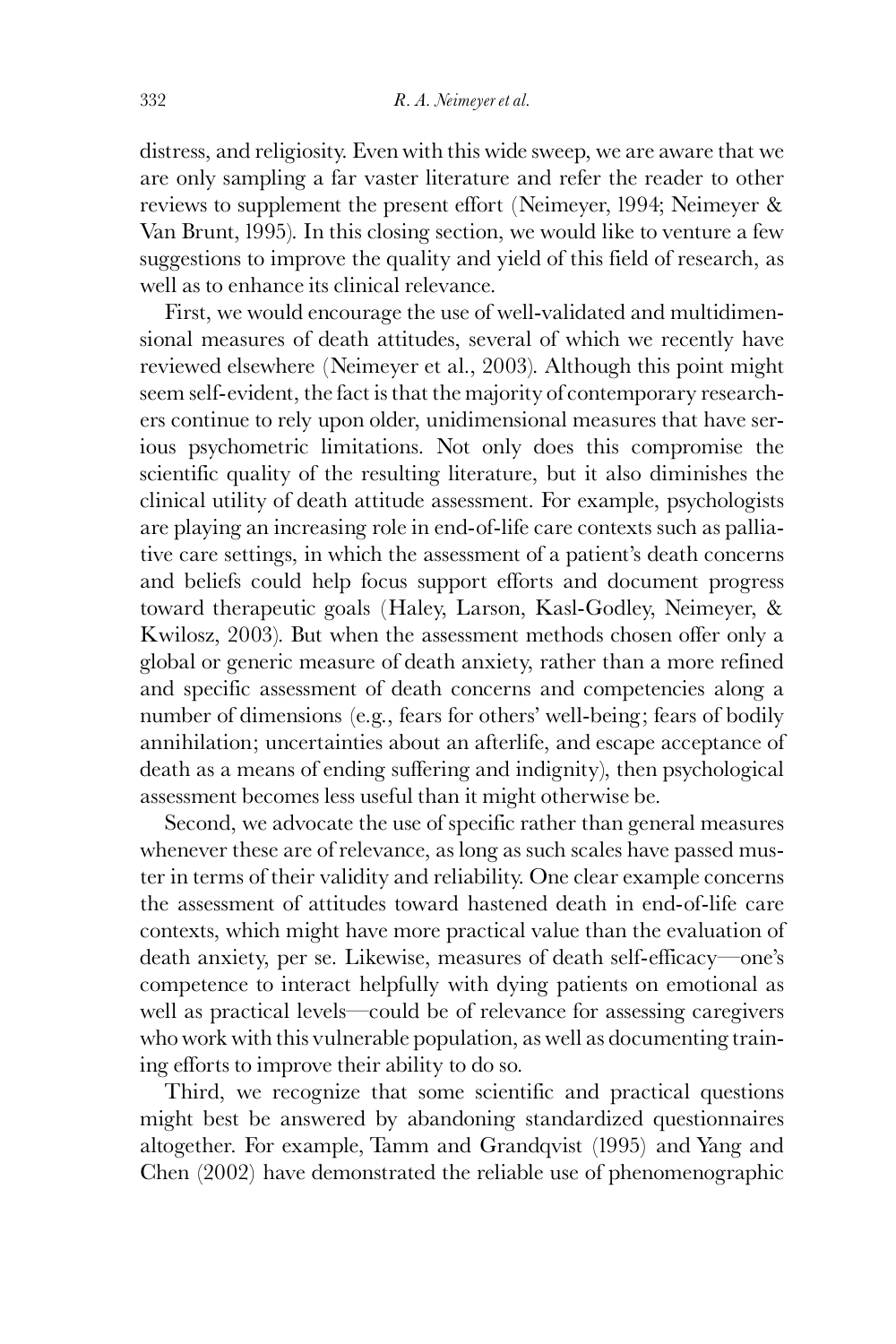approaches to the assessment based upon the coding of themes in drawings of death concepts, a method that was found to have relevance to cultures as diverse as Sweden and China. Not only could such non-questionnaire methods contribute to cross cultural research-especially with children—but it also could allow a non-obtrusive entry into the unique concerns of a given individual who might be reluctant to acknowledge the fearfulness (or attractiveness) of death in response to more direct questions. If used with clinical sensitivity, such methods could open the door to discussion of death attitudes in pertinent groups, ranging from medical and psychiatric patients to students or members of death-related professions.

At a scientific level, research in this field would benefit from the use of more sophisticated statistical techniques such as those that carefully delineate and test conceptual models (e.g., structural equation modeling) and/or those that have strong statistical control (e.g., analysis of covariance, regression). More incisive designs that move beyond correlations to experimental or quasi-experimental procedures (e.g., implementing an intervention designed to alleviate death anxiety in one unit of a palliative care facility, with another serving as a control; randomly assigning groups of subjects to different treatments and/or control groups) would also permit clearer causal inferences about processes at work in shaping attitudes toward dying and death.

Finally, we hope that future work in this field will strive for the twin desiderata of theoretical and practical relevance. As occasional research like that in the domain of terror management suggests, studies that derive from clearly articulated theoretical perspectives (whether existential, psychological, spiritual, sociological, or psychiatric) can and indeed are more likely to have real-world application than isolated studies that relate death attitudes to some other construct with little justification except that both can be measured. As the field moves beyond the occasionally random curiosity of its founders to a more systematic engagement with the problem of death in human life, we are optimistic that its scientific and humane aspirations can be achieved.

#### References

Abdel-Khalek, A. (in press).The Arabic Scale of Death Anxiety. Death Studies. Baum, S. K. (1983). Older people's anxiety about afterlife. Psychological Reports, 52,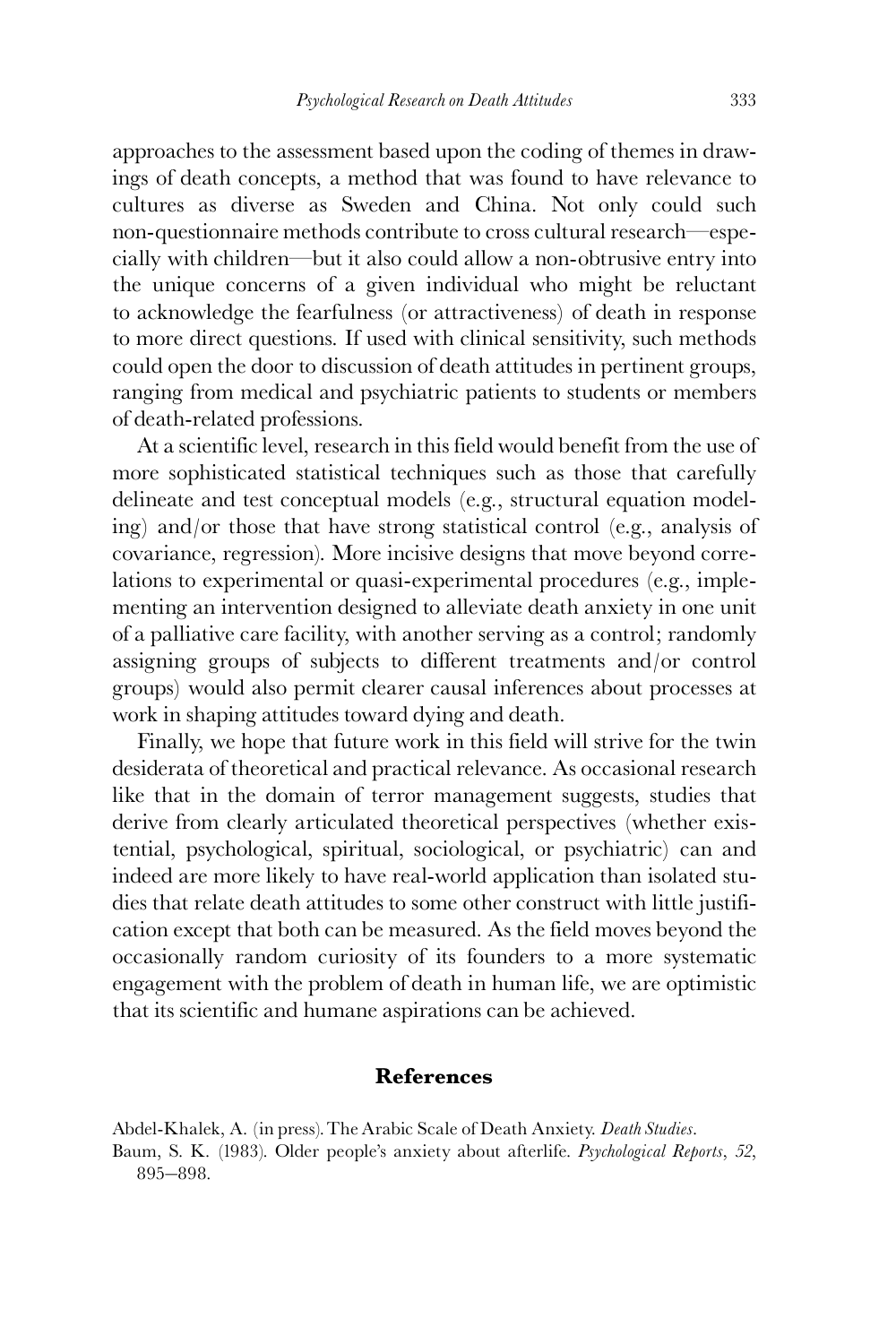- Baum, S. K., & Boxley, R. L. (1984). Age denial. *Death Education*, 8, 419–423.
- Becker, E. (1973). The denial of death. New York: Macmillan.
- Bengtson, V. L., Cuellar, J. B., & Ragan, P. K. (1977). Stratum contrasts and similarities in attitudes toward death. Journal of Gerentology, 32, 76-88.
- Bivens, A. J., Neimeyer, R. A., Kirchberg,T. M., & Moore, M. K. (1994). Death concern and religious belief among gays and bisexuals of variable proximity to AIDS.  $Omega, 30, 105-120.$
- Catania, J. A., Turner, H. A., Choi, K.-h., & Coates, T. J. (1992). Coping with death anxiety: Help-seeking and social support among gay men with various HIV diagnoses. AIDS, 6, 999-1005.
- Cochrane, J. B., Levy, M. R., Fryer, J. E., & Oglesby, C. A. (1990-91). Death anxiety, disclosure behaviors, and attitudes of oncologists toward terminal care. Omega, 22,  $1 - 12$ .
- Collett, L. J., & Lester, D. (1969). The fear of death and the fear of dying. Journal of Psychology, 72, 179-181.
- Conte, H. R., Weiner, M. B., & Plutchik, R. (1982). Measuring death anxiety. Journal of Personality and Social Psychology, 43, 775-785.
- D'Attillio, J. P., & Campbell, B. (1990). Relationship between death anxiety and suicide potential in an adolescent population. Psychological Reports, 67, 975-978.
- DePaola, S. J., Griffin, M.,Young, J. R., & Neimeyer, R. A. (2003). Death anxiety and attitudes toward the elderly among older adults: The role of gender and ethnicity. Death Studies, 27, 335-354.
- DePaola, S. J., Neimeyer, R. A., Lupfer, M. B., & Fiedler, J. (1992). Death concern and attitudes toward the elderly in nursing home personnel. Death Studies, 16, 537-555.
- DePaola, S. J., Neimeyer, R. A., & Ross, S. K. (1994). Death concern and attitudes toward the elderly in nursing home personnel as a function of training. Omega, 29,  $231 - 248$ .
- Dodds, J., & Lin, C. (1992). Chinese teenagers' concerns about the future: A crossnational comparison. Adolescence, 27, 481-486.
- Downey, A. M. (1984). Relationship of religiosity to death anxiety in middle aged males. Psychological Reports, 54, 811-822.
- Eakes, G. G. (1985). The relationship between death anxiety and attitudes toward the elderly among nursing staff. Death Studies, 9, 163-172.
- Eggerman, S., & Dustin, D. (1985). Death orientation and communication with the terminally ill.  $Omega, 16, 255-265.$
- Erlemeier, N. (1972). Psychologische Forschungen zum Todesproblem. (Psychological research on the death issue.) Zeitschrift für Gerontologie, 5, 32–49.
- Erlemeier, N. (1978). Todesfurcht Ergebnisse und Probleme. (Death anxiety Findings and problems.) Zeitschrift für Gerontologie, 11, 681–692.
- Feifel, H. (1955). Attitudes of mentally ill patients toward death. Journal of Nervous and Mental Disease, 122, 375-380.
- Feifel, H. (1956). Older persons look at death. *Geriatrics*, 11, 127–130.
- Feifel, H. (1959). Attitudes toward death in some normal and mentally ill populations. In H. Feifel (Ed.), *The meaning of death* (pp. 114-130). New York: McGraw-Hill.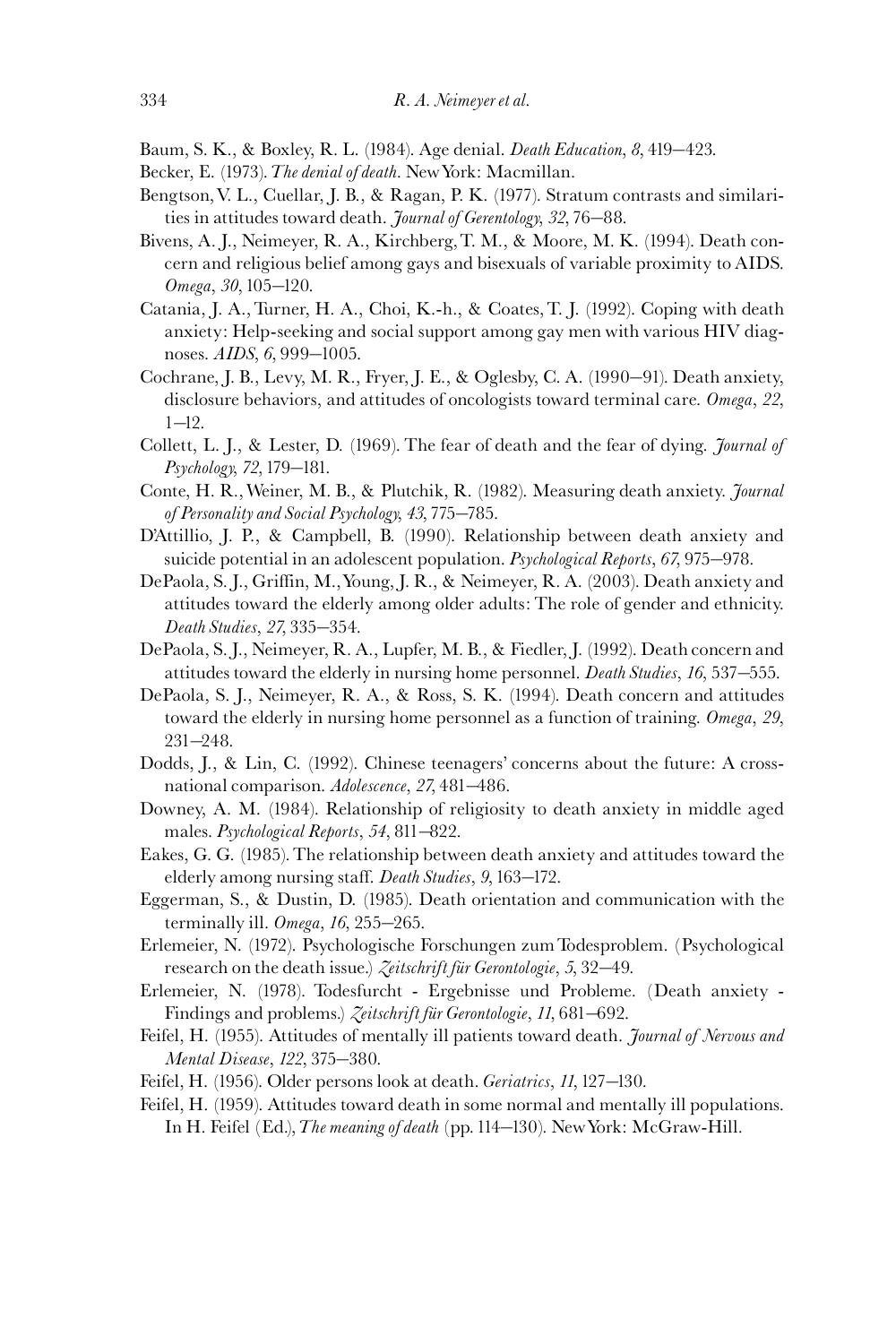- Feifel, H. (1965).The function of attitudes toward death. In International Group for the Advancement of Psychiatry (Ed.), *Death and Dying: Attitudes of patient and doctor* (pp. 632-641). New York: Mental Health Materials Center.
- Feifel, H. (1969). Perceptions of death. Annuals of New York Academy of Sciences, 164, 669-677.
- Feifel, H. (1974). Religious convictions and fear of death among the healthy and the terminally ill. Journal for the Scientific Study of Religion, 13, 353-360.
- Feifel, H., & Branscomb, A. (1973). Who's afraid of death? *Journal of Abnormal Psychology*, 81, 38-45.
- Feifel, H., Freilich, J., & Herman, L. J. (1973). Fear of death in dying heart and cancer patients. Journal of Psychosomatic Research, 17, 161-166.
- Feifel, H., & Herman, L. J. (1973). Fear of death in the mentally ill. Psychological Reports, 33, 931-938.
- Feifel, H., & Nagy, V. T. (1980). Death orientation and life-threatening behavior. Journal of Abnormal Psychology, 89, 38-45.
- Feifel, H., & Nagy, V.T. (1981). Another look at fear of death. Journal of Consulting and Clinical Psychology, 49, 278-286.
- Flint, G. A., Gayton,W. F., & Ozman, K. L. (1983). Relationships between life satisfaction and acceptance of death by elderly persons. Psychological Reports, 53, 290.
- Florian, V., & Kravetz, S. (1983). Fear of personal death: Attribution, structure and relation to religious belief. *Journal of Personality and Social Psychology*, 44, 600–607.
- Florian,V., & Mikulincer, M. (1997). Fear of personal death in adulthood: The impact of early and recent losses. Death Studies, 21, 1-24.
- Fortner, B.V., & Neimeyer, R. A. (1999). Death anxiety in older adults: A quantitative review. Death Studies, 23, 387-411.
- Fortner, B.V., Neimeyer, R. A., & Rybarczyk, B. (2000). Correlates of death anxiety in older adults: A comprehensive review. In A. Tomer (Ed.), Death attitudes and the older adult (pp. 95-108). Philadelphia: Brunner-Routledge.
- Gerber, L. A. (1990). Integrating political-societal concerns in psychotherapy. American Journal of Psychotherapy, 44, 471–483.
- Gesser, G., Wong, P. T. P., & Reker, G. T. (1987–1988). Death attitudes across the life-span: The development and validation of the Death Attitude Profile. Omega,  $18, 113 - 128.$
- Gilliland, J. C., & Templer, D. I. (1985). Relationship of Death Anxiety Scale factors to subjective states. Omega,  $16$ , 155-167.
- Greenberg, J., Pyszczynski,T., Solomon, S., Rosenblatt, A.,Veeder, M., Kirkland, S., & Lyon, D. (1990). Evidence for terror management II: The effects of mortality salience on reactions to those who threaten or bolster the cultural worldview. Journal of Personality and Social Psychology, 58, 308-318.
- Haley,W. E., Larson, D. G., Kasl-Godley, J., Neimeyer, R. A., & Kwilosz, D. (2003). Roles for psychologists in end-of-life care: Emerging models of practice. Professional Psychology, 34, 626–633.
- Hamama-Raz, Y., Solomon, Z., & Ohry, A. (2000). Fear of personal death among physicians. Omega, 41, 139-149.
- Hayslip, B., Luhr, D. D., & Beyerlein, M. M. (1991). Levels of death anxiety in terminally ill men: A pilot study. Omega,  $24$ , 13-19.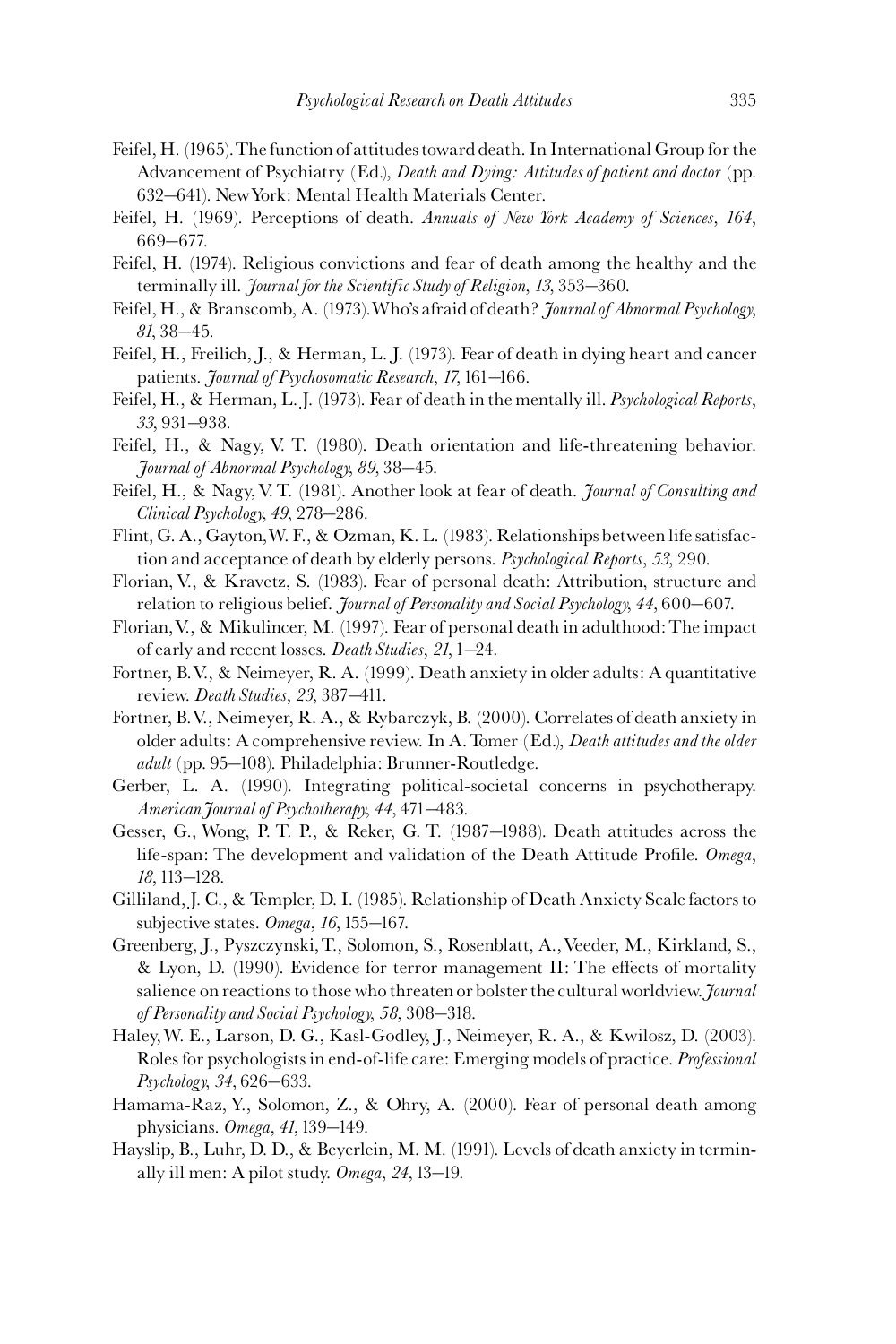- Hintze, J.,Templer, D. I., Cappelletty, G. G., & Frederick,W. (1994). Death depression and death anxiety in HIV-infected males. In R. A. Neimeyer, (Ed.), Death anxiety handbook: Research, instrumentation, and application (pp. 193-200). New York: Taylor & Francis.
- Hirschberger, G., Florian, V., & Mikulincer, M. (2002). Gender differences in the willingness to engage in risky behavior: A terror management perspective. Death Studies, 26, 117–141.
- Ho, S. M., & Shiu, W. C. (1995). Death anxiety and coping mechanisms of Chinese cancer patients. Omega, 31, 59-65.
- Holcomb, L. E., Neimeyer, R. A., & Moore, M. K. (1993). Personal meanings of death: A content analysis of free-response narratives. Death Studies, 17, 299-318.
- Howells, K., & Field, D. (1982). Fear of death and dying among medical students. Social Science and Medicine, 16, 1421-1424.
- Ingram, B. J., & Leitner, L. M. (1989). Death threat, religiosity, and fear of death. International Journal of Personal Construct Psychology, 2, 199-214.
- Janoff-Bulman, R., & Berger, A. R. (2000). The other side of trauma. In J. Harvey & E. D. Miller (Eds.), Loss and trauma (pp. 29–44). Philadelphia: Brunner Mazel.
- Kalish, R. A. (1977). The role of age in death attitudes. *Death Education*, 1, 205–230.
- Kastenbaum, R. (2000). The psychology of death (3rd ed.). New York: Springer.
- Kastenbaum, R., & Costa, P. T. (1977). Psychological perspectives on death. Annual Review of Psychology,  $28, 22-249$ .
- Keefe, T. W. (1992). The human family and its children under the nuclear addiction. International Social Work, 35, 65-77.
- Kirchberg, T. M., & Neimeyer, R. A. (1991). Reactions of beginning counselors to situations involving death and dying. Death Studies, 15, 603–610.
- Kirchberg, T. M., Neimeyer, R. A., & James, R. (1998). Beginning counselors' death concerns and empathic responses to client situations involving death and grief. Death Studies, 22, 99-120.
- Klingman, A. (2001). Israeli children's reactions to the assassination of the prime minister. Death Studies, 25, 33-50.
- Klug, A. (1997). Einstellungen zu Sterben, Tod und Danach. Aachen, Germany: Mainz-Verlag.
- Klug, L., & Boss, M. (1977). Further study of the validity of the death concern scale. Psychological Reports, 40, 907-910.
- Klug, L., & Sinha, A. (1987–1988). Death acceptance: A two-component formulation and scale. Omega: Journal of Death and Dying, 18, 229-235.
- Koenig, H., McCullough, M., & Larson, D. (2001). Handbook of religion and health. Oxford, England: Oxford University Press.
- Krieger, S. R., Epting, F. R., & Leitner, L. M. (1974). Personal constructs, threat, and attitudes toward death. Omega,  $5$ , 299-310.
- Kureshi, A., & Husain, A. (1981). Death anxiety in intrapunitiveness among smokers and nonsmokers: A comparative study. Journal of Psychological Research, 25, 42-45.
- Kvale, J., Berg, L., Groff, J.Y., & Lange, G. (1999). Factors associated with residents' attitudes toward dying patients. Family Medicine, 31, 691-696.
- Lester, D. (1967a). Experimental and correlational studies of the fear of death. Psychological Bulletin,  $67, 27-36$ .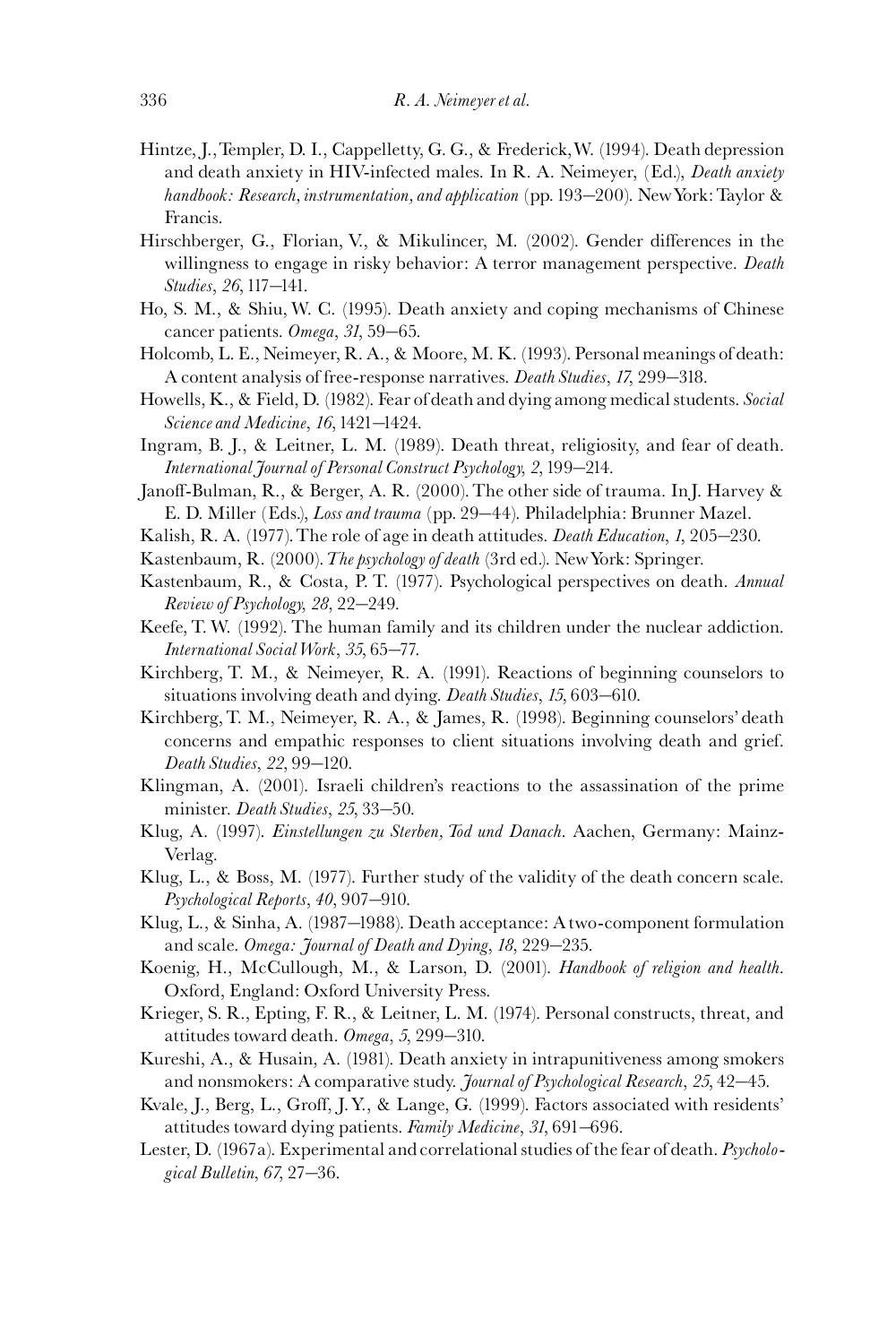Lester, D. (1967b). Fear of death of suicidal persons. Psychological Reports, 20, 1077-1078.

- Lonetto, R., Mercer, G.W., Fleming, S., Bunting, B., & Clare, M. (1980). Death anxiety among university students in Northern Ireland and Canada. Journal of Psychology, 104, 75-82.
- Lonetto, R., & Templer, D. I. (1986). Death anxiety. NewYork: Hemisphere.
- Loo, R. (1984). Personality correlates of the Fear of Death and Dying Scale. Journal of  $Clinical Psychology, 40, 120–122.$
- Mullins, L. C., & Lopez, M. A. (1982). Death anxiety among nursing home residents: A comparison of the young-old and the old-old. Death Education, 6, 75-86.
- Myska, M. J., & Pasewark, R. A. (1978). Death attitudes of residential and nonresidential rural aged persons. Psychological Reports, 43, 1235-1238.
- Neimeyer, R. A. (1985). Actualization, integration and fear of death: A test of the additive model. Death Studies, 9, 235-250.
- Neimeyer, R. A. (1988). Death anxiety. In H. Wass, F. Berardo, & R. A. Neimeyer (Eds.), Dying: Facing the facts (pp. 97-136). New York: Hemisphere.
- Neimeyer, R. A. (Ed.) (1994). Death anxiety handbook: Research, instrumentation, and application. NewYork: Taylor & Francis.
- Neimeyer, R. A. (Ed.) (2001). Meaning reconstruction and the experience of loss. Washington, DC: American Psychological Association.
- Neimeyer, R. A., Bagley, K. J., & Moore, M. K. (1986). Cognitive structure and death anxiety. Death Studies, 10, 273-288.
- Neimeyer, R. A., & Dingemans, P. (1980). Death orientation in the suicide intervention worker. Omega, 11, 15-23.
- Neimeyer, R. A., Dingemans, P., & Epting, F. R. (1977). Convergent validity, situational stability and meaningfulness of the Threat Index. Omega,  $8$ ,  $251-265$ .
- Neimeyer, R. A., & Fortner, B. (1996). Death anxiety in the elderly. In G. Maddox (Ed.), The Encyclopedia of Aging (pp. 252-253). New York: Springer.
- Neimeyer, R. A., & Fortner, B. (1997). Death attitudes in contemporary perspective. In S. Strack (Ed.), Death and the quest for meaning (pp. 3-29). Northvale, NJ: Jason Aronson.
- Neimeyer, R. A., Fortner, B.V., & Melby, D. (2001). Personal and professional factors and suicide intervention skills. Suicide and Life-Threatening Behavior, 31, 71-82.
- Neimeyer, R. A., Moser, R., & Wittkowski, J. (2003). Assessing attitudes toward dying and death: Psychometric considerations. Omega, 47, 45-76.
- Neimeyer, R. A., & Neimeyer, G. J. (1984). Death anxiety and counseling skill in the suicide interventionist. Suicide and Life-Threatening Behavior, 14, 126-131.
- Neimeyer, R. A., & Van Brunt, D. (1995). Death anxiety. In H.Wass & R. A. Neimeyer (Eds.), Dying: Facing the facts (pp. 49-88). Washington, DC and London: Taylor & Francis.
- Ochsmann, R. (1984). Belief in afterlife as a moderator of fear of death? European Journal of Social Psychology, 14, 53-67.
- Ochsmann, R. (1993). Angst vor Tod und Sterben. Beiträge zur Thanato-Psychologie. (Fear of Dying and Death. Contributions to Thanato-Psychology.) Göttingen, Germany: Hogrefe.
- Pollak, J. M. (1979). Correlates of death anxiety: A review of empirical studies. Omega,  $10, 97 - 121.$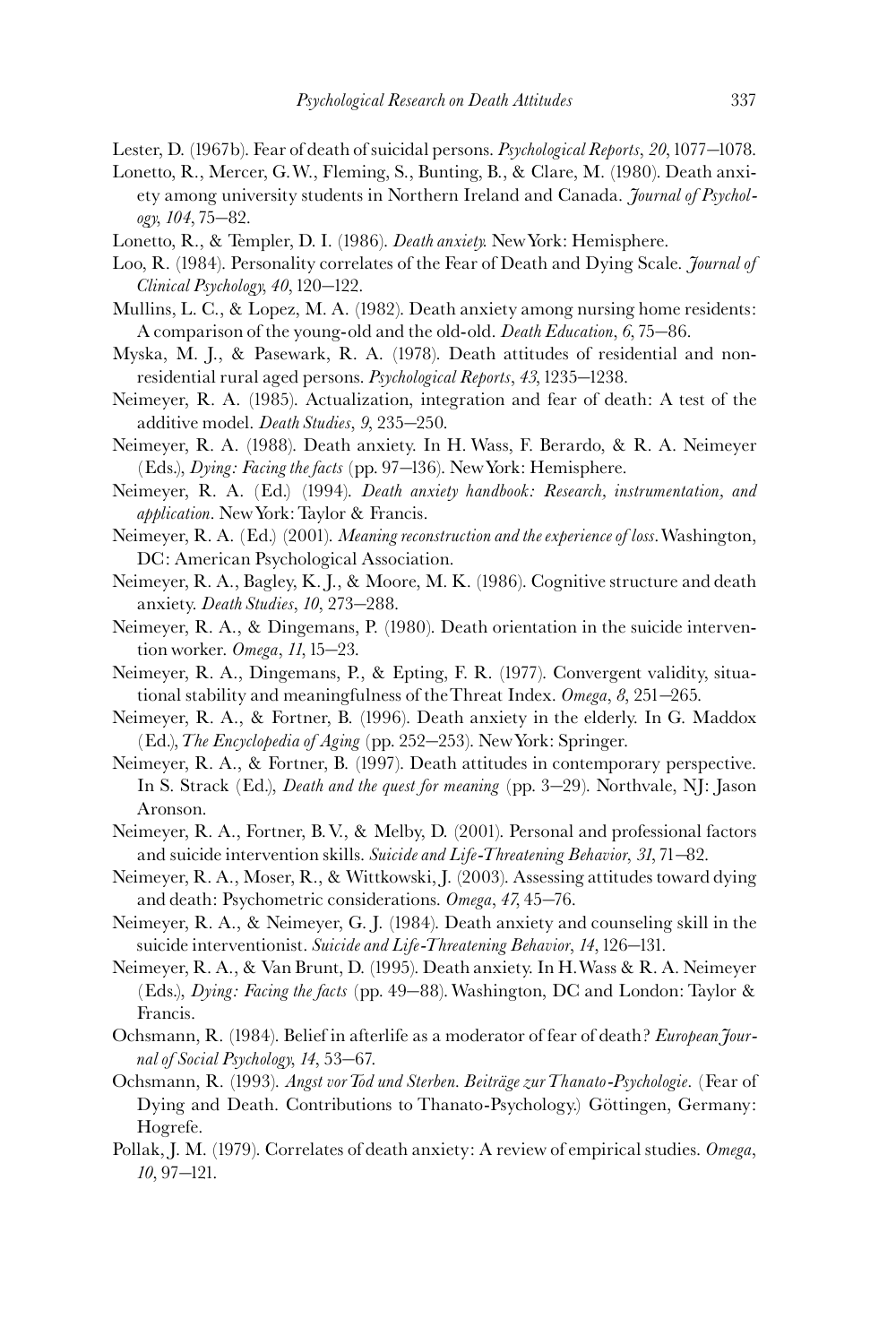- Pratt, C. C., Hare, J., & Wright, C. (1985). Death anxiety and comfort in teaching about death among preschool teachers. Death Studies, 9, 417-425.
- Pyszcznski, T., Solomon, S., & Greenberg, J. (2003). In the wake of 9/11: The psychology of terror.Washington, DC: American Psychological Association.
- Ray, J. J., & Najman, J. (1974). Death anxiety and death acceptance: A preliminary approach.  $Omega$ , 5, 311-315.
- Rhudick, P. J., & Dibner, A. S. (1961). Age, personality, and health correlates of death concern in normal aged individuals. Journal of Gerontology, 16, 44-49.
- Rigdon, M. A., & Epting, F. R. (1985). Reduction in death threat as a basis for optimal functioning. Death Studies, 9, 427-448.
- Robbins, R. A. (1994). Death competency: Bugen's Coping with Death Scale and Death Self-Efficacy. In R. A. Neimeyer (Ed.), Death anxiety handbook (pp. 149-165). NewYork: Taylor & Francis.
- Robinson, P. J., & Wood, K. (1984). Fear of death and physical illness. In F. Epting & R. A. Neimeyer (Eds.), Personal meanings of death (pp. 127-142). Washington, DC: Hemisphere.
- Rosenblatt, A., Greenberg, J., Solomon, S., Pyszczynski, T., & Lyon, D. (1989). Evidence for terror management theory I: The effects of mortality salience on reactions to those who violate or uphold cultural values. Journal of Personality and Social Psychology, 57, 681–690.
- Schulz, R., & Aderman, D. (1979). Physicians' death anxiety and patient outcomes. Omega, 9, 327-332.
- Simpson, M. A. (1980). Studying death: Problems of methodology. Death Education, 4, 139-148.
- Stevens, S. J., Cooper, P. E., & Thomas, L. E. (1980). Age norms for the Templer's Death Anxiety Scale. Psychological Reports, 46, 205-206.
- Suhail, K., & Akram, S. (2002). Correlates of death anxiety in Pakistan. Death Studies,  $26, 39 - 50.$
- Tamm, M. (1996). The personification of life and death among Swedish health care professionals. Death Studies, 20, 1-22.
- Tamm, M. E., & Grandqvist, A. (1995).The meaning of death for children and adolescents: A phenomenographic study of drawings. *Death Studies*, 19, 203–222.
- Tate, L. A. (1982). Life satisfaction and death anxiety in aged women. Omega, 15, 299-306.
- Tedeschi, R., Park, C., & Calhoun, L. (Eds.). (1998). Posttraumatic growth: Positive changes in the aftermath of crisis. Mahwah, NJ: Erlbaum.
- Templer, D. I. (1970). The construction and validation of a death anxiety scale. Journal of General Psychology, 82, 165-177.
- Templer, D. I. (1971). Death anxiety as related to depression and health of retired persons. Journal of Gerentology, 26, 521-523.
- Templer, D. I., Lavoie, M., Chalgujian, H., & Thomas-Dobson, S. (1990). The measurement of death depression. Journal of Clinical Psychology, 46, 834-838.
- Terry, M. L., Bivens, A. J., & Neimeyer, R. A. (1996). Comfort and empathy of experienced counselors in client situations involving death and loss. Omega,  $32, 269-285$ .
- Thorson, J. A., & Powell, F. C. (1989). Death anxiety and religion in an older male sample. Psychological Reports, 64, 985–986.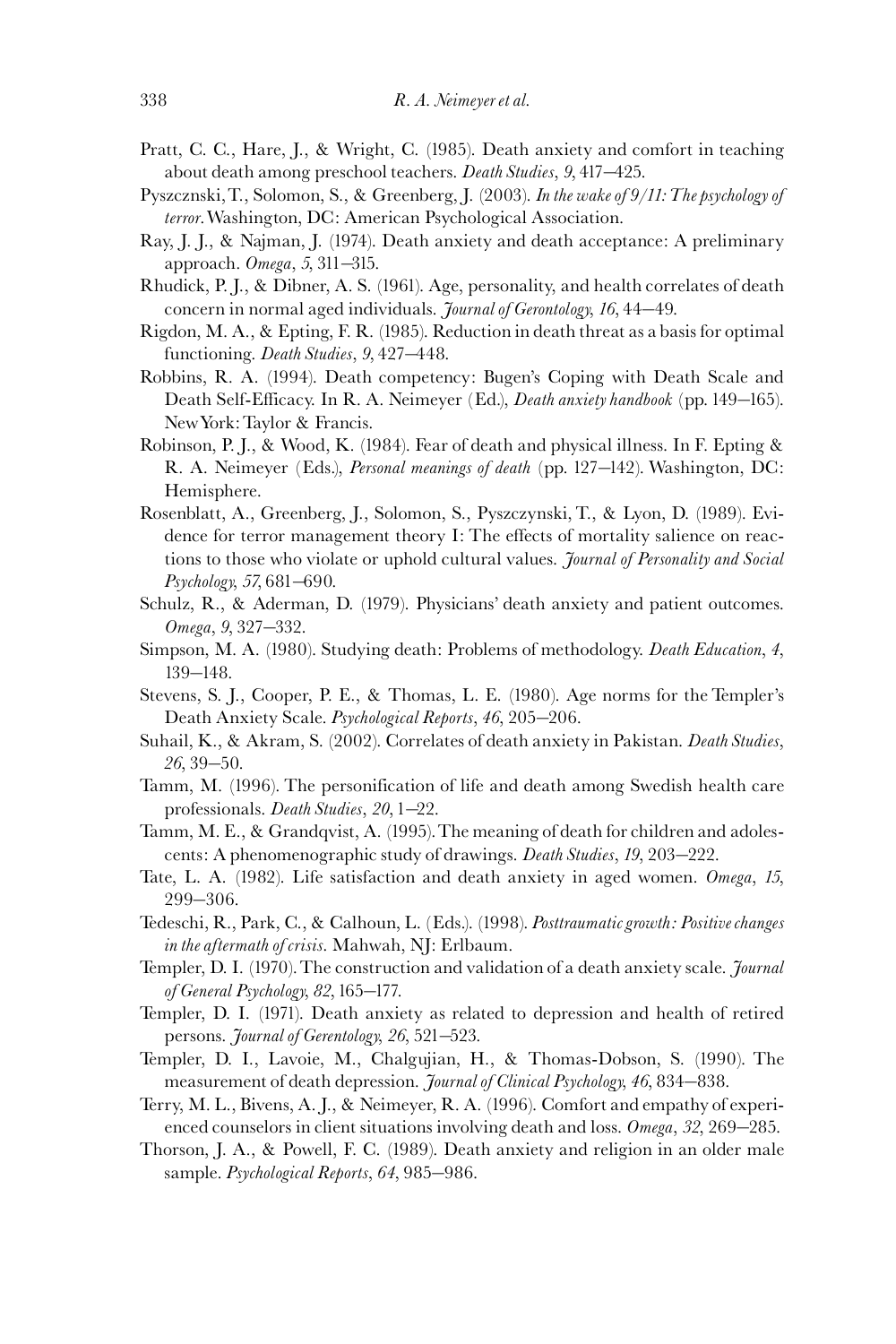- Thorson, J. A., & Powell, F. C. (1990). Meanings of Death and Intrinsic Religiosity. Journal of Clinical Psychology, 46, 379-391.
- Thorson, J. A., & Powell, F. C. (1994). A Revised Death Anxiety Scale. In R. A. Neimeyer (Ed.), *Death anxiety handbook* (pp. 31–43). New York: Taylor & Francis.
- Tobacyk, J., & Eckstein, D. (1980). Death threat and death concerns in the college student. Omega, 11, 139-155.
- Tomer, A. (1994). Death anxiety in adult life: Theoretical perspectives. In R. A. Neimeyer (Ed.), *Death anxiety handbook* (pp. 3-28). Washington, DC: Taylor & Francis.
- Tomer, A., & Eliason, G. (2000). Beliefs about self, life, and death: Testing aspects of a comprehensive model of death anxiety and death attitudes. In A.Tomer (Ed.), Death attitudes and the older adult (pp. 137-153). Philadelphia: Brunner-Routledge.
- Vandencreek, L., Frankowski, D., & Ayres, S. (1994). Use of the Threat Index with family members waiting during surgery. Death Studies, 18, 641-648.
- Vargo, M. E., & Black,W. F. (1984). Psychosocial correlates of death anxiety in a population of medical students. Psychological Reports, 54, 737-738.
- Vickio, C. J., & Cavanaugh, J. C. (1985). Relationships among death anxiety, attitudes toward aging, and experience with death in nursing home employees. *Journal of* Gerentology, 40, 347–349.
- Viney, L. L. (1984). Concerns about death among severely ill people. In F. R. Epting & R. A. Neimeyer (Eds.), Personal meanings of death (pp. 143-158). Washington, DC: Hemisphere.
- Wagner, K. D., & Lorion, R. P. (1984). Correlates of death anxiety in elderly persons. Journal of Clinical Psychology, 40, 1235-1241.
- Westman, A. S., & Brackney, B. E. (1990). Relationships between indices of neuroticism, attitudes toward and concepts of death, and religiosity. Psychological Reports, 66, 1039-1043.
- Wittkowski, J. (1978). Tod und Sterben—Ergebnisse der Thanatopsychologie. (Death and dying-findings of thanatopsychology.) Heidelberg, Germany: Quelle & Meyer.
- Wittkowski, J. (1984). Korrelate des Erlebens und Verhaltens gegenüber Tod und Sterben im mittleren Erwachsenenalter. (Correlates of experiencing and behaving towards death and dying in middle adulthood.) Unpublished manuscript, Habilitationsschrift, Würzburg, Germany.
- Wittkowski, J. (1988). Relationships between religiosity and attitudes towards death and dying in a middle-aged sample. Personality and Individual Differences, 9, 307-312.
- Wittkowski, J. (1990). Psychologie des Todes. (Psychology of death.) Darmstadt, Germany:Wissenschaftliche Buchgesellschaft.
- Wittkowski, J. (1996). Fragebogeninventar zur mehrdimensionalen Erfassung des Erlebens gegenüber Sterben und Tod (FIMEST). (Questionnaire Inventory for the Multidimensional Assessment of the ExperiencingToward Dying and Death.) Goettingen, Germany: Hogrefe.
- Wittkowski, J. (2001). The construction of the Multidimensional OrientationToward Dying and Death Inventory (MODDI-F). Death Studies, 25, 479–495.
- Wittkowski, J., & Baumgartner, I. (1977). Religiosität und Einstellung zu Tod und Sterben bei alten Menschen. (Religiosity and attitudes towards death and dying in older persons.)  $\zeta$ eitschrift für Gerontologie, 10, 61–68.